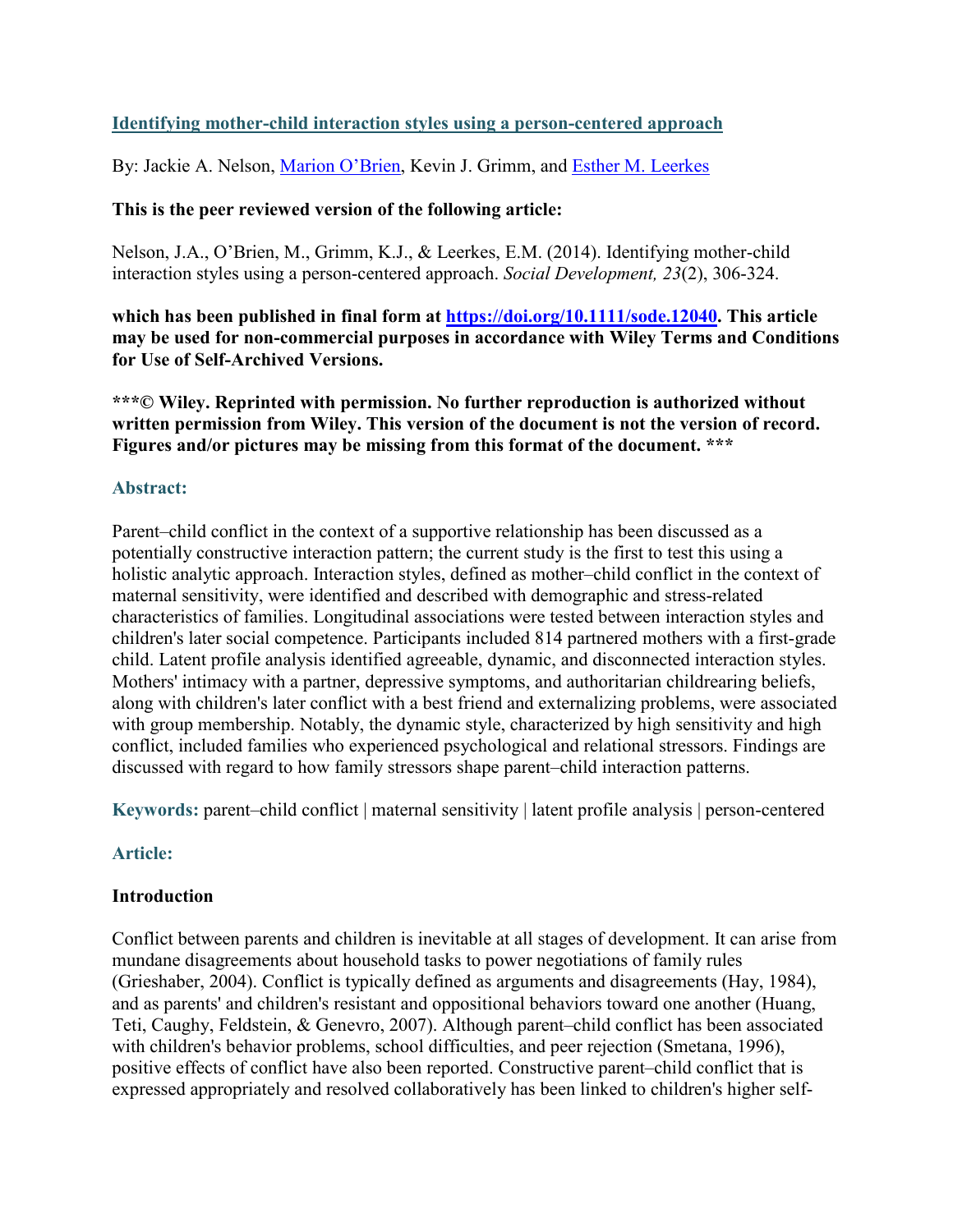esteem, greater independence, and identity development (Cooper & Cooper, 1992; Dunn, 2004; Grotevant & Cooper, 1985).

It has been hypothesized that one important characteristic that determines whether parent–child conflict will lead to negative or positive outcomes for children is the quality of the parent–child relationship in which the conflict is embedded (Laursen & Hafen, 2010). Investigators have speculated that a moderate amount of parent–child conflict in the context of supportive relationships may serve a socializing function for children's social and emotional development. As Deutsch (1973) describes, conflict can be constructive for family relationships when parents and children are able to collaborate and negotiate to find common solutions. The presence of conflict provides opportunities for children to practice negotiating and regulating their emotions, and for parents and children to directly address disagreements before they negatively affect children's adjustment (Laursen & Hafen, 2010). Parents and children whose relationships have consistently been characterized by sensitive caregiving are more likely to respect one another's perspectives, making the negotiation of agreeable resolutions more likely. Among poor‐quality relationships, any amount of parent–child conflict is likely to lead to maladjustment due to the fact that disputes in insensitive environments have been shown to escalate into hostility and disengagement (Hauser, Power, & Noam, 1991; Patterson, 1982).

In the current study, we extend prior research by using a dyadic person-centered approach to identify patterns of mother–child interaction based on a combination of level of conflict and degree of maternal sensitivity. We further explore demographic and stress-related characteristics of families who fit each interaction style, and examine whether these styles are associated with children's later social competence across middle childhood.

#### Parent–child Interaction Styles

Often, the combination of parenting behaviors as they create a pattern of family interaction is more informative than examining how levels of individual variables are related to one another. This represents the idea of holism, that the totality is greater than the sum of the parts (Magnusson, 1998), or what has been termed the person‐centered approach. The person‐centered approach distinguishes individuals based on their set of positions on multiple factors rather than distinguishing individuals based on their relation to other individuals on a single dimension (Magnusson, 1998). Using such an approach, individual differences are represented by pattern differences, and only a limited number of functional possibilities exist due to the stability and homogenization that develop within categories (Magnusson, 1998). Thus, a limited number of types are identified based on the interrelated components of an individual or family that are illustrated through patterns of behavior. Perhaps the greatest advantage of using a person‐ centered approach to understand parenting behavior is the added ecological validity in recognizing that there are qualitative differences in patterns of family interaction. In the current study, the combination of parent–child conflict and parental sensitivity is predicted to create an interaction style where the nature and meaning of conflict cannot be fully understood without also considering sensitivity in parent–child relationships.

Baumrind's (1971) original typology of parenting styles characterized by control and warmth captures a similar idea. She identified parenting styles with qualitative differences in parental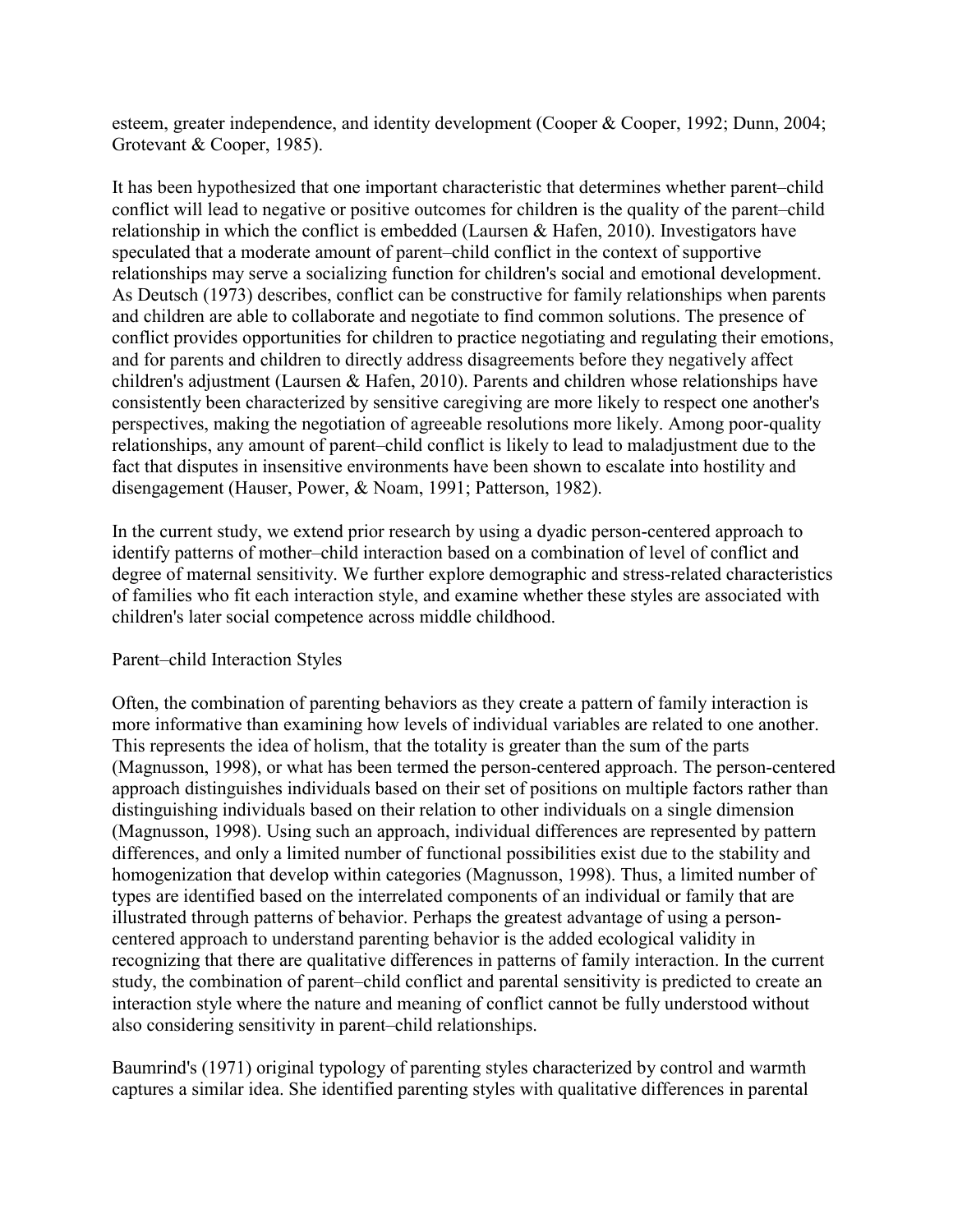control dependent on the degree of parental warmth (Baumrind, 1989). For example, a positive type of parental control, firm control, was identified only in the context of high warmth whereas a qualitatively different type of control, identified as restrictive or psychologically manipulative, was found to be present when warmth was low. Similarly, mothers have been shown to initiate more conflicts, have lower quality conflict interactions, and respond to children more destructively in mother–child dyadic interactions when they are depressed or when the dyad is characterized by an insecure attachment (Caughy, Huang, & Lima, 2009; Laible, Panfile, & Makariev, 2008). In combination, these findings suggest that examining parent–child conflict without also considering positive aspects of the parent–child relationship may be misleading. Similar to parental control, parent–child conflict may be qualitatively different in terms of function and meaning depending on parental sensitivity. In the current study, patterns of parent– child interaction characterized by both conflict and sensitivity are described in the current study as a typology of parent–child interaction style. Using the National Institute of Child Health and Human Development (NICHD) Study of Early Child Care and Youth Development (SECCYD), parent–child conflict is indexed by mothers' reports of the level of arguments, disagreements, and opposition between herself and her child. We define parent sensitivity during the early school years as mothers' supportive, positive, and non‐intrusive behavior during interaction with the child. Previous research on these constructs using the SECCYD dataset at the early school‐aged assessments has demonstrated significant associations between both maternal sensitivity and mother–child conflict with mother and teacher reports of children's social competence across middle childhood (Fraley, Roisman, & Haltigan, 2013; Iruka, Burchinal, & Cai, 2010).

We examine mother–child pairs when children were in first grade. Research on conflict has typically focused on either early childhood (e.g., Ostrov & Bishop, 2008) or adolescence (e.g., Smetana, 1996), with little attention paid to the middle childhood period (Dixon, Graber, & Brooks‐Gunn, 2008). During these years, however, children are developing advanced cognitive capacities for conflict discussion and negotiation (Kerns, 2008). These developmental changes are likely to create contentions and require adjustments in the ways parents and children interact. The meaning of parent sensitivity is also changing during these early school‐aged years in reaction to children's increasing independence, as parents' emotional availability becomes more important than their physical proximity to the child (Kerns, 2008). Many first-grade children begin to spend more time outside of the home than with parents and siblings (Collins, Madsen, & Susman‐Stillman, 2002), and begin to switch their focus toward the peer group (Berndt, 2004), thus providing many opportunities to bring social skills learned at home into a new setting.

Although a typology of conflict in the context of sensitivity has not been examined, previous research on conflict patterns can be used to inform our predictions. Smetana (1996) used cluster analysis to characterize conflict frequency and severity. The most common group, the *frequent squabblers*, was characterized by high conflict frequency with low to average severity. The second largest group, the *placid* pairs, was characterized by very little conflict overall with low severity. The third group, the *tumultuous* group, experienced high conflict frequency with high intensity. Most informative for the current study, Smetana's three conflict clusters were differentially related to important parenting dimensions reflecting degrees of sensitivity. Both placid and frequently squabbling families were more likely to use an authoritative parenting style than tumultuous families, suggesting that placid and squabbling parents both tend to be responsive to children despite the varying degrees of conflict. Also, placid parents were rated as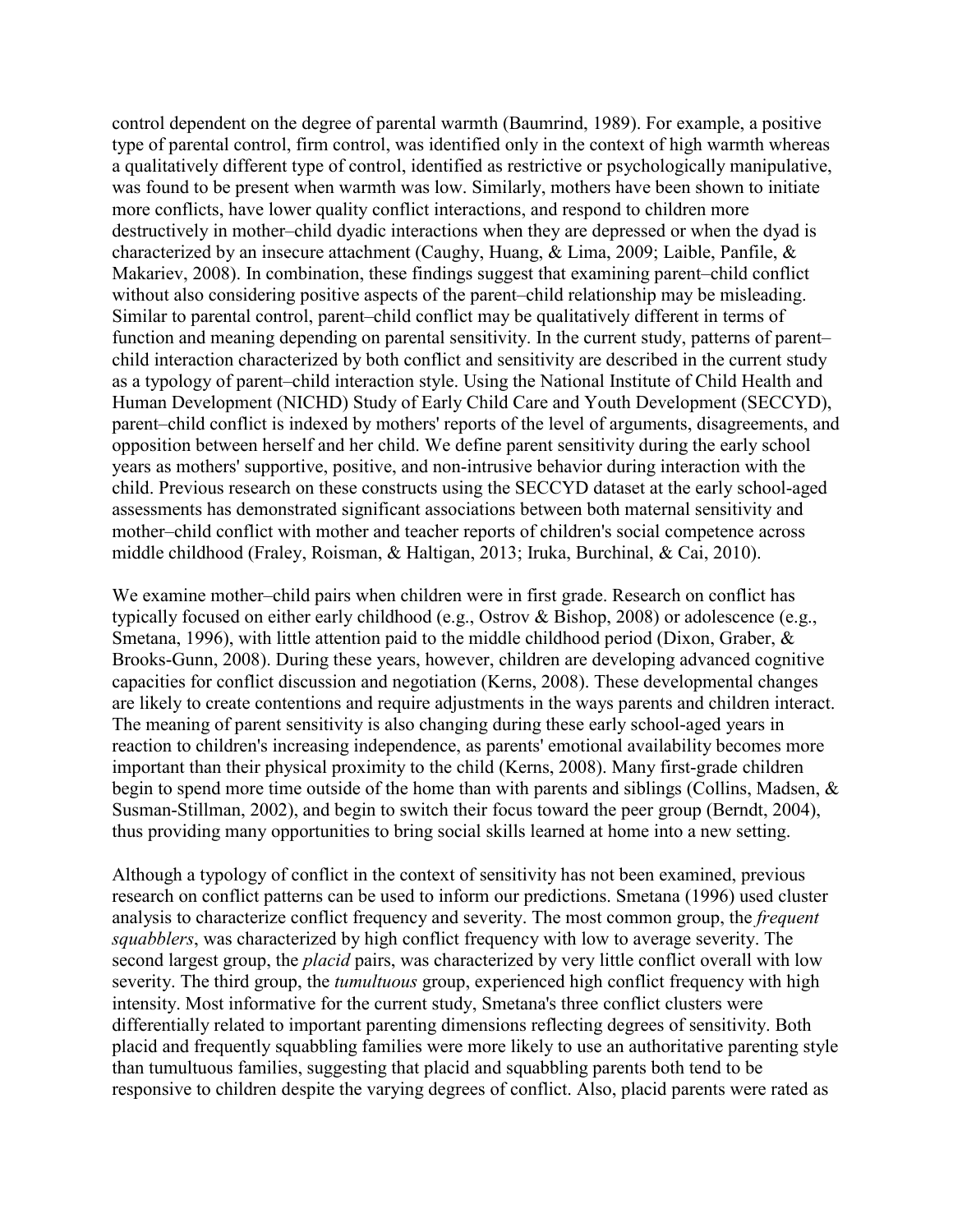being warmer than tumultuous parents. These findings, together with those of Laursen and Hafen (2010), suggest that multiple interaction styles should be identified based on different degrees of sensitivity and conflict.

#### Family Characteristics Associated With Interaction Styles

Parent–child interaction is determined, in part, by the characteristics of parents and children and by contextual factors (Belsky, 1984; Meyers, 1999). Family stressors are often identified as characteristics of families that drain emotional resources, and thus decrease the quality of parent– child interactions (e.g., Nelson, O'Brien, Blankson, Calkins, & Keane, 2009; Repetti & Wood, 1997). Therefore, the second goal of the current study was to better understand these family groups by examining demographic and stress-related factors.

#### **Demographic Characteristics**

Demographic factors, including family income, child sex, and ethnicity, are relevant to parent– child interactions. Higher family income is typically associated with more positive family relationships due to less financial strain (Hair, Moore, Garrett, Ling, & Cleveland, 2008); however, family income has also been reported to be unrelated to the frequency of parent–child conflict (Bradford, Vaughn, & Barber, 2008). In terms of child sex, mother–daughter conflict tends to be more frequent and intense than mother–son conflict (Allison & Schultz, 2004). And finally, there is evidence that European American parent–child pairs tend to report more frequent conflict than ethnic minority families in the USA (Barber, 1994), although ethnic differences in conflict frequency are not consistently supported (Fuligni, 1998).

## **Maternal Stress‐related Characteristics**

Maternal characteristics associated with stress and negative affect are also likely related to mother–child interaction patterns. Intimacy with a partner, depressive symptoms, and authoritarian childrearing beliefs are the stress‐related characteristics examined in the current study. To start, a lack of closeness and intimacy in parents' marital relationship is a common source of stress among families. The negativity associated with marital problems often permeates other family relationships. It has been proposed that the parent–child relationship is negatively influenced by marital problems through several mechanisms, including children's emotional insecurity (Davies & Cummings, 1994) and emotional distance from parents (Sobolewski & Amato, 2007), and through impaired parenting with higher marital conflict, leading to more harsh discipline and lower parental involvement in children's lives (Buehler & Gerard, 2002). Additionally, parents' depressive symptoms are likely to lead to more negative family interactions. Parents suffering from depressive symptoms often disengage from family life and have an overall more negative outlook. Symptoms include sadness, irritability, hopelessness, and loss of interest. Past research has found that parents' depressive symptoms are related to more frequent parent–child conflict (Allan, Kashani, & Reid, 1998; Fendrich, Warner, & Weissman, 1990). And finally, parents' beliefs that their child should always be obedient encourage rigid parenting that minimizes children's exploration and initiative (Schaefer & Edgerton, 1985). These restrictive characteristics of parent–child relationships create an atmosphere of inflexibility and intolerance for child independence, in addition to less parental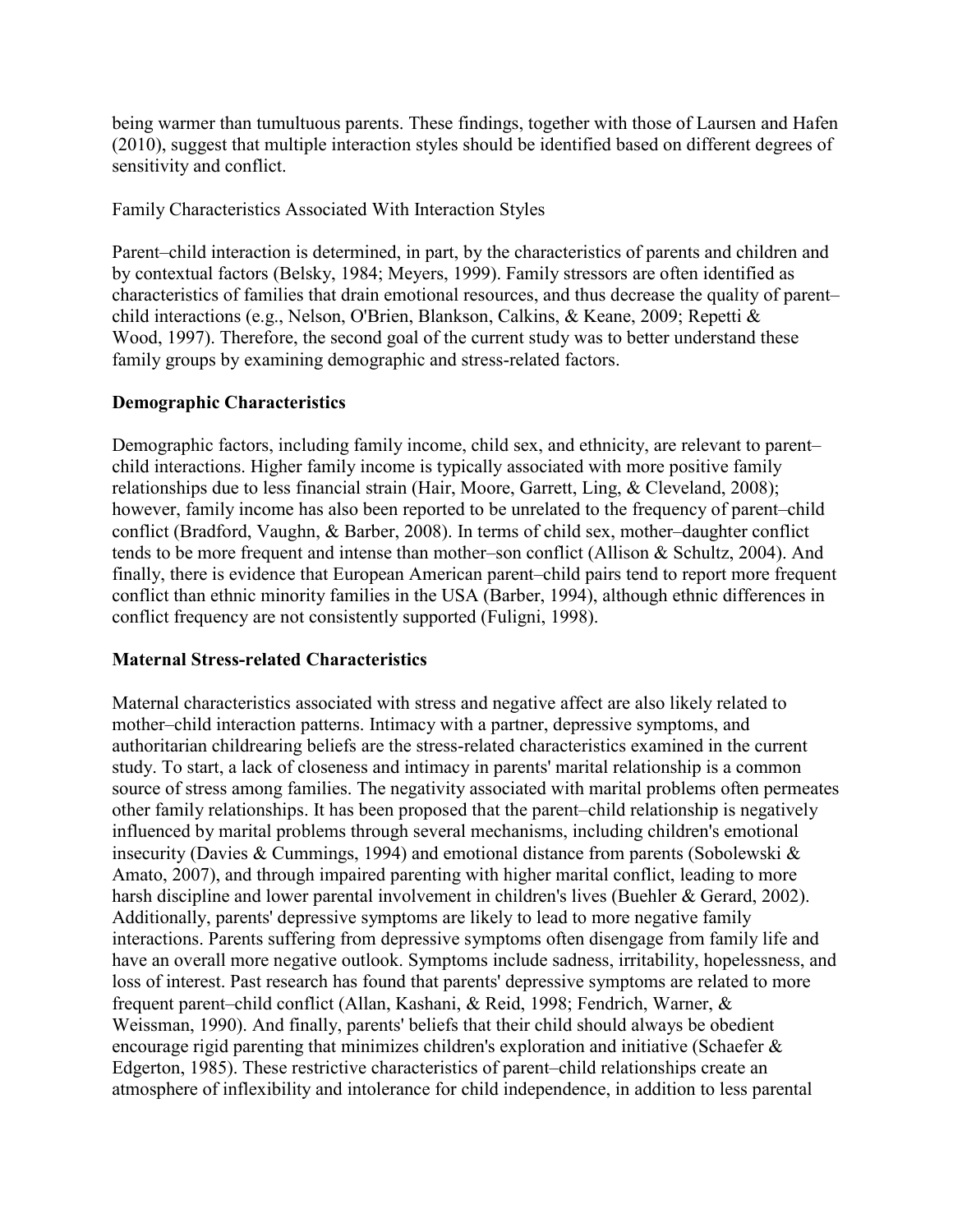support and more punishment (Luster, Rhoades, & Haas, 1989). As early school-aged children develop their own sense of self and test limits of their autonomy (Berndt, 2004), parents' authoritarian childrearing beliefs emphasizing child obedience may lead to higher rates of parent–child conflict and more negative interactions due to the rigidity in these parents' practices.

#### Interaction Styles and Children's Later Behavior

The third goal of the study was to examine the relation between identified interaction styles and children's later social competence during middle childhood. To test the theory that parent–child interaction styles lay a foundation for children's interactions with peers, we investigated conflict and contention within the child–best friend relationship, along with children's externalizing and internalizing behavior problems that are commonly associated with negative parent–child interactions. Parent–child conflict has been shown to be highly related to children's reports of conflict with their best friend (Laursen & Mooney, 2008), suggesting that a style of interpersonal problem‐solving and negotiating may be modeled in the family context and carried forward into the school setting. Coercion theory suggests that negative parent–child interactions and child behavior problems increase over time as child compliance becomes increasingly difficult to obtain (Patterson, 1982). Children whose behavior problems persist into middle childhood have demonstrated serious maladaptive functioning (Moffitt & Caspi, 2001), and parenting has been shown to predict these trajectories (Calkins & Keane, 2009; Meunier et al., 2011). It has been suggested that conflict with a sensitive parent may teach children important social and emotional skills (Laursen & Hafen, 2010), in which case we would expect to see greater social competence in children who experience some conflict that is conducted in a sensitive manner. Thus, it is of interest to examine whether mother–child interaction styles at the start of the school-aged years relate to children's later social behavior with peers.

#### Research Questions and Hypotheses

Research questions and hypotheses for the current study were as follows: (1) How do mother– child conflict and maternal sensitivity combine into interaction styles? It is anticipated that four styles will be found that represent patterns of conflict in the context of sensitivity in the mother– child relationship: *agreeable*, *dynamic*, *abrasive*, and *detached*. Agreeable families will be high on sensitivity and low on conflict; dynamic families will be high on sensitivity and moderate to high on conflict; abrasive families will be low on sensitivity and high on conflict; and detached families will be low on both sensitivity and conflict. (2) How do demographic and maternal stress‐related characteristics relate to mother–child interaction style? Based on past work suggesting that mother–daughter relationships are more fused, and thus more conflict-ridden as school-aged children seek autonomy from parents (Collins & Russell, 1991), we predict that mother–daughter pairs will have a higher likelihood of being categorized as dynamic or abrasive than mother–son pairs. Secondly, we anticipate that families in which mothers are high in depressive symptoms and authoritarian childrearing beliefs and low on intimacy with a partner will be more likely categorized as abrasive or detached than other families. Specific predictions were not made for family income or ethnicity due to inconsistent findings in past research. (3) Does mother–child interaction style relate to children's social competence over time? We predict that children from agreeable and dynamic styles will experience less conflict with a best friend, and less internalizing and externalizing behavior problems over time, whereas children from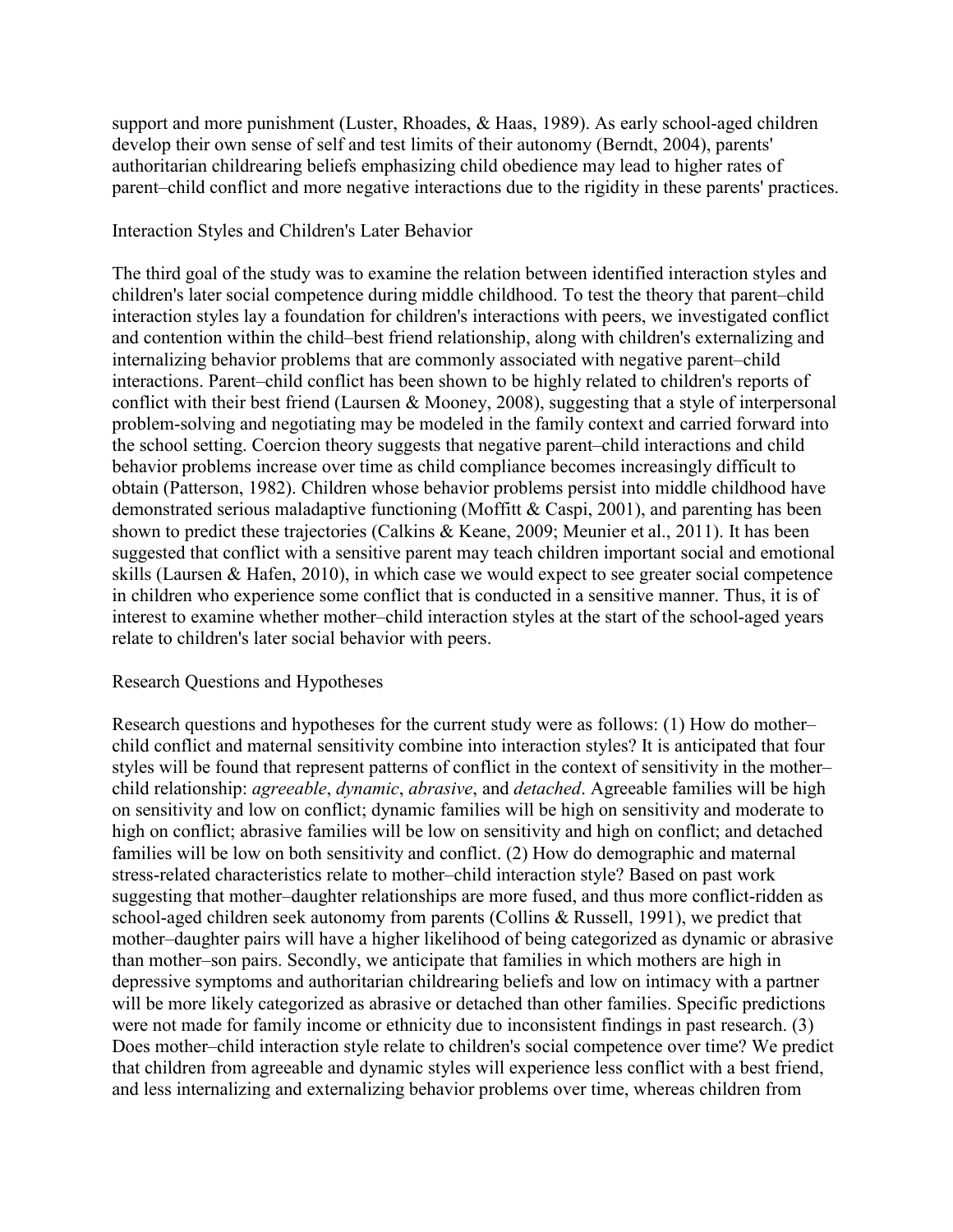abrasive and detached styles will experience more conflict with a best friend and more problem behavior.

# **Method**

# Sample

Participants included partnered mothers who participated in the NICHD SECCYD, a longitudinal study conducted at 10 sites across the USA beginning in 1991. The initial sample was drawn from all women giving birth during selected 24‐hour periods at each site. Mothers were screened for eligibility and willingness to be contacted. Families were excluded if the mother was younger than the age of 18, admitted substance abuse, or did not speak English; the infant had a known disability, was of a multiple birth, or needed to remain in hospital care; or the family planned to move or lived more than an hour from the research site. Of the 8986 mothers who gave birth during the sampling period, 5416 (60 percent) met eligibility requirements and agreed to be contacted. A conditionally random sample was then selected to increase participant diversity based on marital status, educational attainment, and ethnicity, resulting in a final sample of 1364 families that completed home interview when infants were 1 month old. The recruited sample consisted of 52 percent boys, 24 percent children of color, 45 percent first-born children, 11 percent mothers without high school completion, and 14 percent single-parent families.

The current sample consisted of 814 mothers with a partner living in the home when the study child was in first grade. Only mothers who participated in an observed play interaction were included. Compared with the 1364 recruited families, the subsample had higher income at the first assessment,  $t(1271) = 5.15$ ,  $p < .01$ , mothers were older,  $t(1362) = 9.22$ ,  $p < .01$ , and had more education,  $t(1361) = 9.57$ ,  $p < 0.01$ , and children were more likely to be European American,  $\chi^2$  (1, N = 1364) = 60.07,  $p < 0.01$ . Among the 814 families in the subsample, the average income-to-needs ratio was 4.32, with 19 percent below 2.0, indicating low income. Of the children, 49 percent were female and 16 percent were ethnic minorities (6.5 percent African-American, 5.3 percent Latino).

## Procedure

Participating families reported demographic information during a home visit when the child was approximately 1 month old. Additional assessments took place throughout early childhood. At first grade ( $M = 7.12$  years), mothers were interviewed, and children were observed at home; children were also observed at school and in the laboratory. Mothers updated demographic information, completed questionnaires, and were observed in interaction with the study child. At third grade  $(M = 9.11$  years), teachers completed measures of children's behavior in the classroom, and children completed measures of their relationships with friends.

## Measures

# **Mother–child Interaction Style (First Grade)**

## **Sensitivity**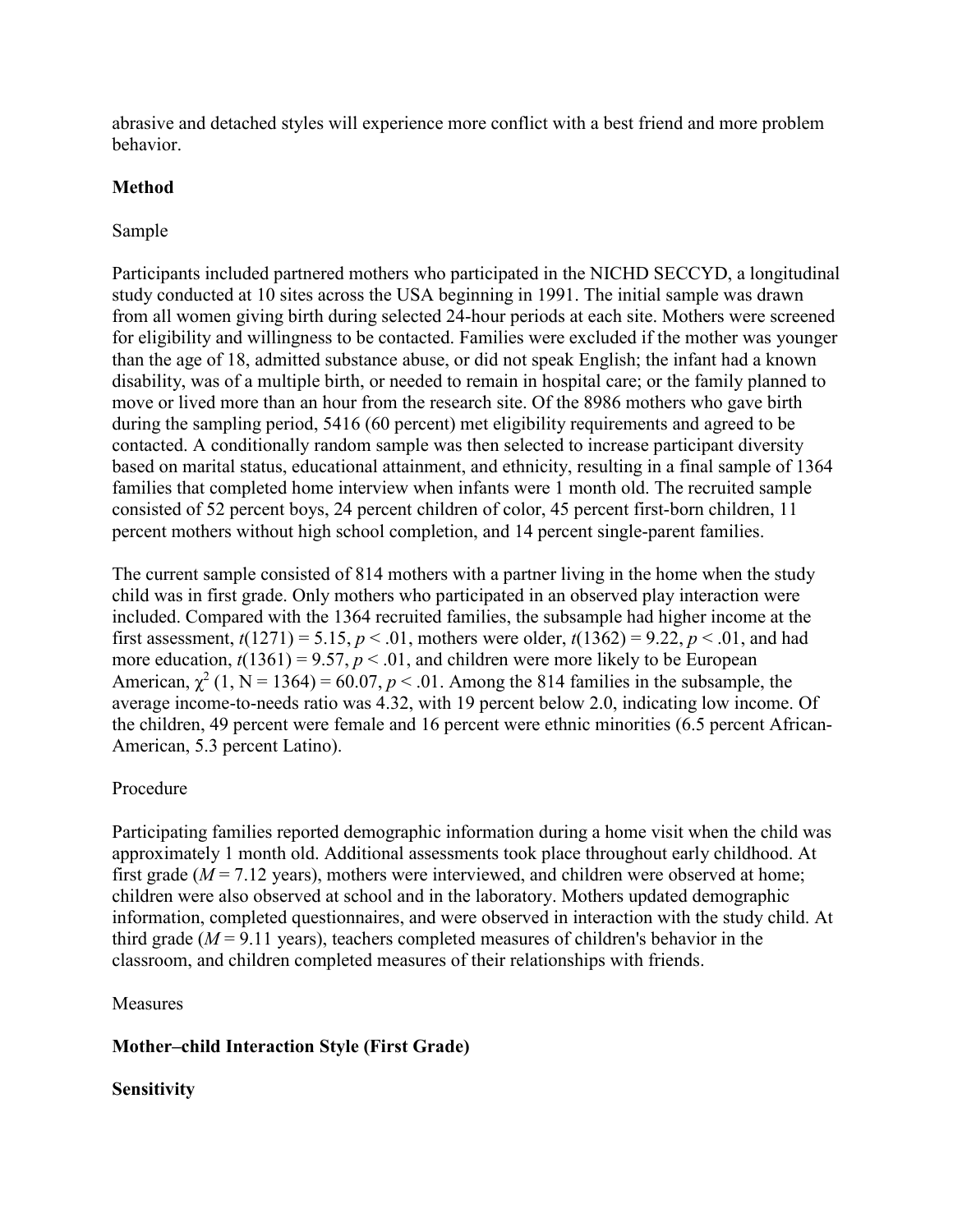Mothers' sensitivity with their child was coded during separate 15-minute structured play interactions; interactions were videotaped and later coded by trained observers. Two of the three tasks that parents and children completed were designed to be too difficult for the children to complete on their own, thus requiring direction from parents. The third task was designed to encourage play between parents and children. Sensitivity was calculated as a composite of the parent's supportive presence with the child, respect for the child's autonomy, and parent hostility with the child (reflected), all coded from videotapes by trained coders on a scale from 1 (*very low*) to 7 (*very high*). The sensitivity composite had a possible range of 3–21, with higher scores indicating higher sensitivity. Inter-rater reliability was established on 196 cases and ranged from  $r = .75$  to  $r = .78$  for the three subscales. Internal reliability (Cronbach's alpha) of the sensitivity measure was .82.

# **Conflict**

Mothers completed the parent-child relationship scale short form, adapted from the studentteacher relationship scale (Pianta, 1994). Seven items rated on a 5‐point Likert scale were used to assess parents' feelings and beliefs regarding the amount of conflict in their relationship with the study child (e.g., *My child and I always seem to be struggling with each other*; 1 = *definitely does not apply*, 5 = *definitely applies*). Scores could range from 7 to 35, with higher scores indicating more parent–child conflict. Internal reliability was .84.

## **Demographic characteristics**

Mothers reported on their child's sex and ethnicity at the first study assessment (1 month), and updated reports of their family income at the first-grade assessment were used in this study. Family income-to-needs ratio was calculated using the family income, current year's poverty thresholds, and the number of people in the home.

## **Maternal Characteristics (First Grade)**

## **Intimacy with partner**

The intimacy subscale from the personal assessment of intimacy in relationships questionnaire (Schaefer & Olson, 1981) was completed to assess mothers' intimacy with their spouse or partner living in the home. Six statements describing relationships were presented to mothers [e.g., *My* (*spouse/partner*) *listens to me when I need someone to talk to*]. They were asked to indicate on a 5‐point Likert scale the extent to which they agreed or disagreed with the relationship statements (1 = *strongly disagree*, 5 = *strongly agree*). Internal reliability of the measure was .88.

## **Depressive symptoms**

To assess depressive symptoms, mothers completed the Center for Epidemiologic Studies depression scale (Radloff, 1977). After being presented with 20 statements of self‐descriptive feelings (e.g., *I felt irritated*), mothers were asked to indicate how often they themselves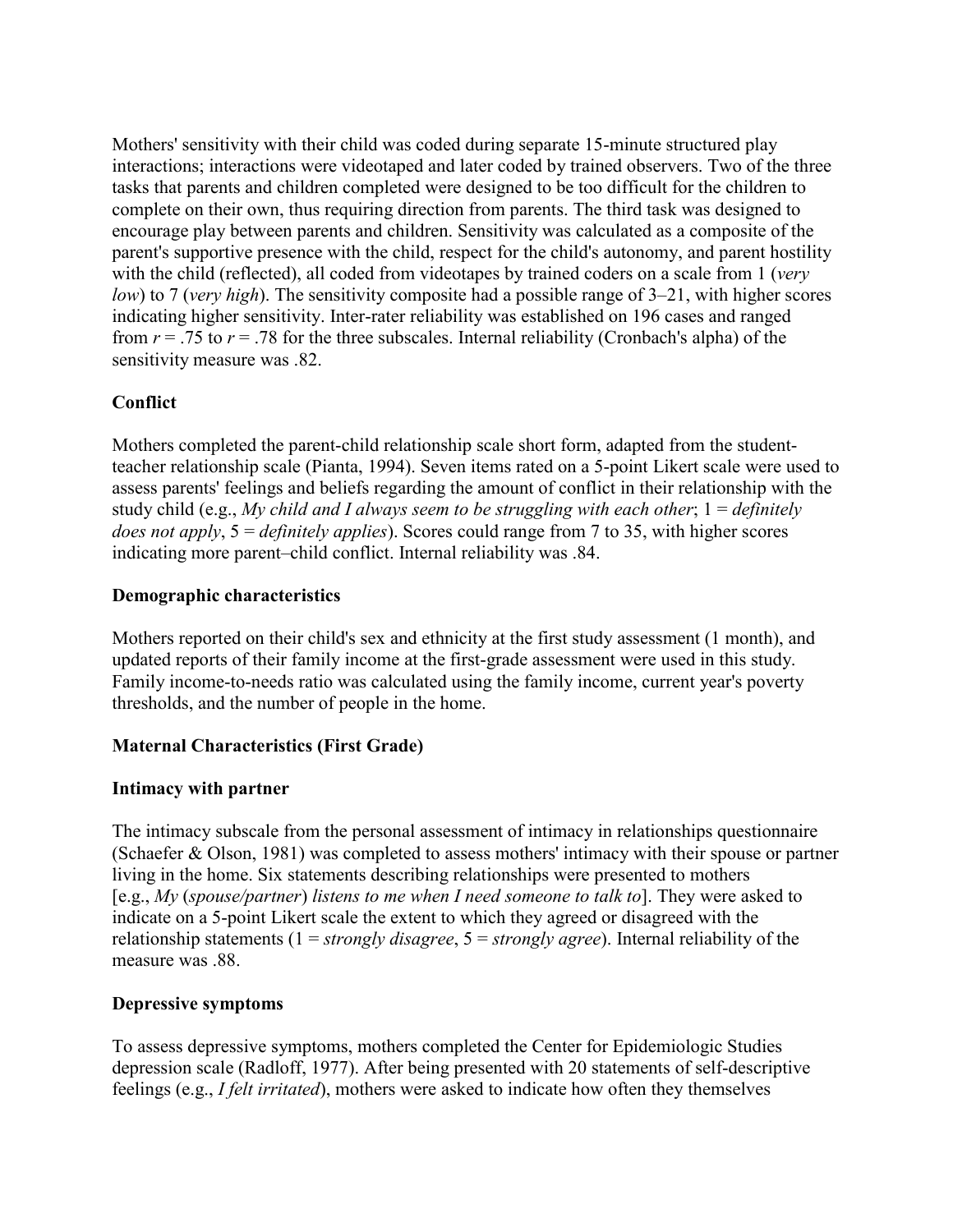experienced similar feelings during the past week on a 4‐point scale [0 = *rarely or none of the time (less than once a week)*, 3 = *most or all of the time (5–7 days a week)*]. Four items were reflected prior to summing the scores, and higher scores indicate higher levels of depressive symptomatology. The possible range of scores is 0–60. Internal reliability was .91.

## **Authoritarian childrearing beliefs**

Mothers completed the parental modernity scale of childrearing and educational beliefs (Schaefer & Edgerton, 1985), which measures traditional/authoritarian beliefs that children should follow adult direction (e.g., *Children generally do not do what they should unless someone sees to it*). It includes 22 items scored on a 5-point scale (1 = *strongly agree*; 5 = s*trongly disagree*). The possible range of scores is 22–110, with higher scores indicating a stronger emphasis on obedience‐oriented beliefs about raising children. Scores had an internal reliability of .89.

# **Child Characteristics (Third Grade)**

# **Conflict with best friend**

Children completed the friendship quality questionnaire (Parker & Asher, 1993), a 21‐item measure designed to assess perceptions of their relationship with their best friend. Of the six subscales, only the conflict and betrayal score was used in the current study. This subscale is an average of four items assessed on a 5‐point scale (1 = *not true at all*; 5 = *really true*), with higher responses indicating more conflict behaviors between the best friends. Internal reliability for the subscale was .72.

## **Child behavior problems**

Third‐grade teachers reported on the child's behavior problems with the teacher report form (TRF; Achenbach, 1991). Teachers responded to 120 items indicating how well a range of behavioral and emotional problems describe the child currently or within the last 2 months [0 = *not true* (*as far as you know*), 1 = *somewhat or sometimes true*, 2 = *very true or often true*]. The Cross-Informant Program for the CBCL/4–18, YSR, and TRF, purchased from the Child Behavior Checklist, University Medical Education Associates, Inc., was used to score the raw data. The internalizing scale includes the withdrawn, somatic complaints, and anxious/depressed subscales. The externalizing scale includes the delinquent and aggressive behaviors items. Standardized *t* scores were used with a possible range of 36–100 for internalizing and 39–100 for externalizing. Both are reliable within and across waves.

## Analysis Plan

Mother–child interaction styles were created using latent profile analysis (LPA), which categorizes unobserved heterogeneity on continuous variable indicators with a latent categorical factor. Individuals are classified based on a probability of group membership in each category. Logistic regressions were used to test how characteristics of mothers and children were associated with the probability of group membership.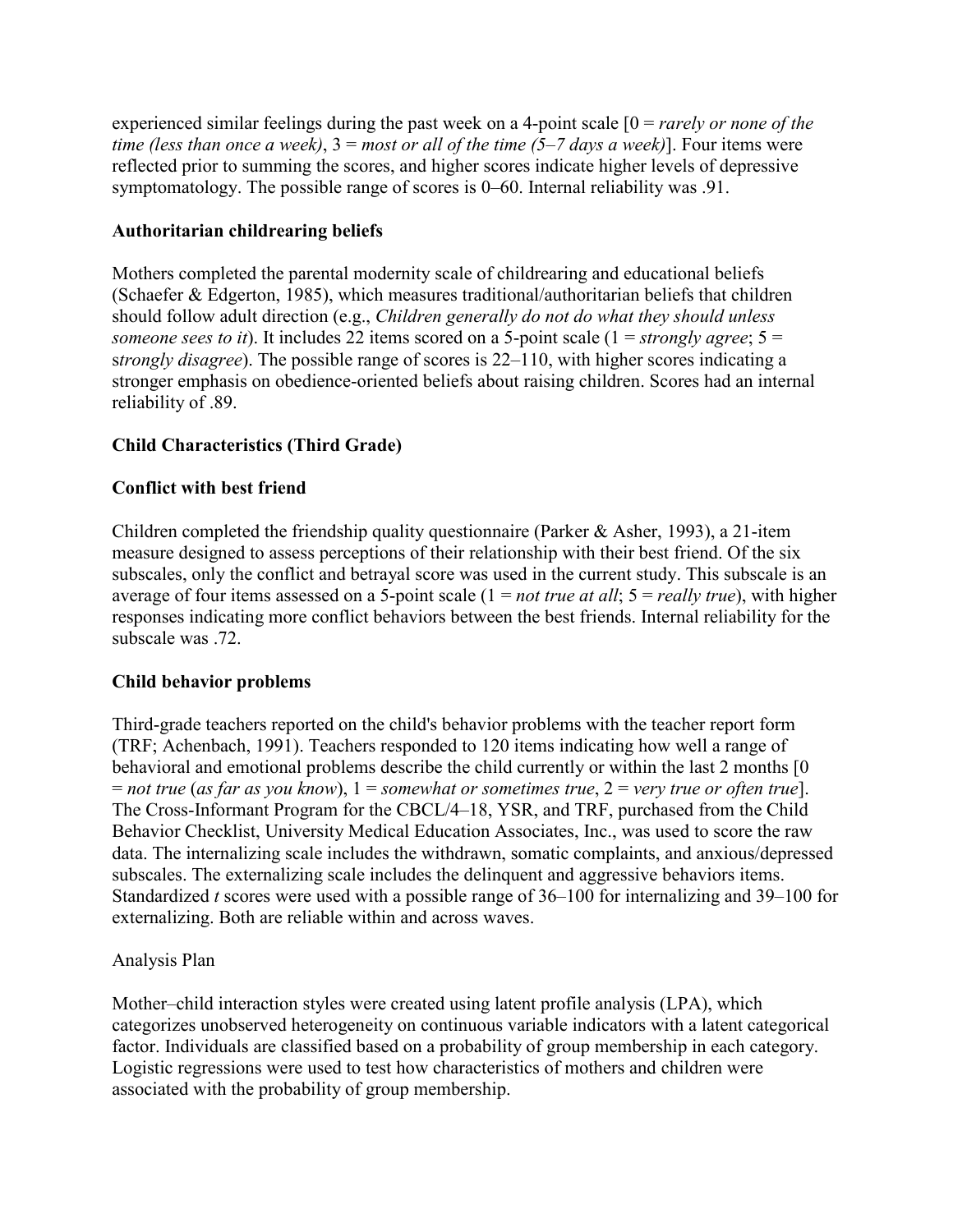In addition to being tested in the primary analyses, family income-to-needs ratio, child ethnicity, and child sex were examined as potential covariates. The demographic characteristic was included as a control in the regression analyses for maternal and child characteristics when it was related to either conflict or sensitivity, in addition to a maternal or child psychosocial factor. Income‐to‐needs ratio and ethnic minority status were related to maternal sensitivity and some psychosocial factors; they were, thus, included as controls in the relevant analyses. Income-toneeds ratio was related to intimacy with a partner, depressive symptoms, and authoritarian childrearing beliefs. Ethnic minority status was related to depressive symptoms, authoritarian childrearing belief, and externalizing behaviors.

#### **Results**

#### Preliminary Analyses

Descriptive data for study variables are shown in Table 1. Mplus version 6 software (Muthén & Muthén, 2010) was used to conduct all analyses. Full information maximum likelihood, a modeling method that estimates parameters based on available and implied values (Schlomer, Bauman, & Card, 2010), was used to account for missing data.

| <b>Table 1.</b> Descriptive Data for Study Variables<br>Variable | Mean  | <b>SD</b> | Range       |            |         |              | 5      | 6          |          | 8        | 0      | <b>10</b> | 11       |
|------------------------------------------------------------------|-------|-----------|-------------|------------|---------|--------------|--------|------------|----------|----------|--------|-----------|----------|
| 1. Sex                                                           |       |           |             | $-.06$ .02 |         | $-.03$       | .20    | $-.06$     | .01      | $-.02$   | .05    | .00       | $-.02$   |
| 2. Ethnic minority                                               |       |           |             |            | $-16**$ | $-.31*$<br>* | -.01   | .00.       | $.08*$   | $.25**$  | .03    | .06       | $.13**$  |
| 3. Income                                                        | 4.32  | 3.04      | $.1 - 21.3$ |            |         | $.23**$      | $-.05$ | $.12**$    | $-.18**$ | $-.34**$ | .02    | $-.07$    | $-.06$   |
| 4. Sensitivity                                                   | 17.16 | 2.86      | $5 - 21$    |            |         |              | $-.06$ | .03        | $-.09**$ | $-.36**$ | $-.04$ | $-.09*$   | $-.22**$ |
| 5. Conflict                                                      | 15.09 | 5.85      | $7 - 33$    |            |         |              |        | $-.20**$ . | $.26**$  | $.11**$  | .07    | .04       | $.18**$  |
| 6. Intimacy                                                      | 3.89  | .90       | $1 - 5$     |            |         |              |        |            | $-.45**$ | $-.02$   | $-.04$ | .01       | $-.07$   |
| 7. Depression                                                    | 7.63  | 7.98      | $0 - 50$    |            |         |              |        |            |          | $.17**$  | .02    | .04       | $.13**$  |
| 8. Authoritarian beliefs                                         | 56.79 | 14.20     | $26 - 106$  |            |         |              |        |            |          |          | .04    | .06       | $.20**$  |
| 9. Friend conflict third                                         | 44.91 | 9.28      | $15 - 60$   |            |         |              |        |            |          |          |        | .07       | $.11**$  |
| 10. Internalizing third                                          | 48.81 | 8.98      | $36 - 78$   |            |         |              |        |            |          |          |        |           | $.30**$  |
| 11. Externalizing third                                          | 49.71 | 8.27      | $39 - 79$   |            |         |              |        |            |          |          |        |           |          |

**Table 1.** Descriptive Data for Study Variables

 $* p < .05, ** p < .01.$ 

## A Typology of Mother–child Interaction Style

In order to determine the appropriate number of groups, latent profile models ranging from 2 to 5 groups were examined using Mplus. Researchers employing latent grouping models should consider four important categories of fit: interpretation, relative fit information criteria, likelihood ratio tests, and accuracy in classifying individuals (Ram & Grimm, 2009). Interpretation refers to the fact that models need to attain proper convergence and that the addition of groups should add useful information to the study (Ram & Grimm, 2009). Models with groups represented by very small numbers of people or groups that do not differ meaningfully from each other may not be useful.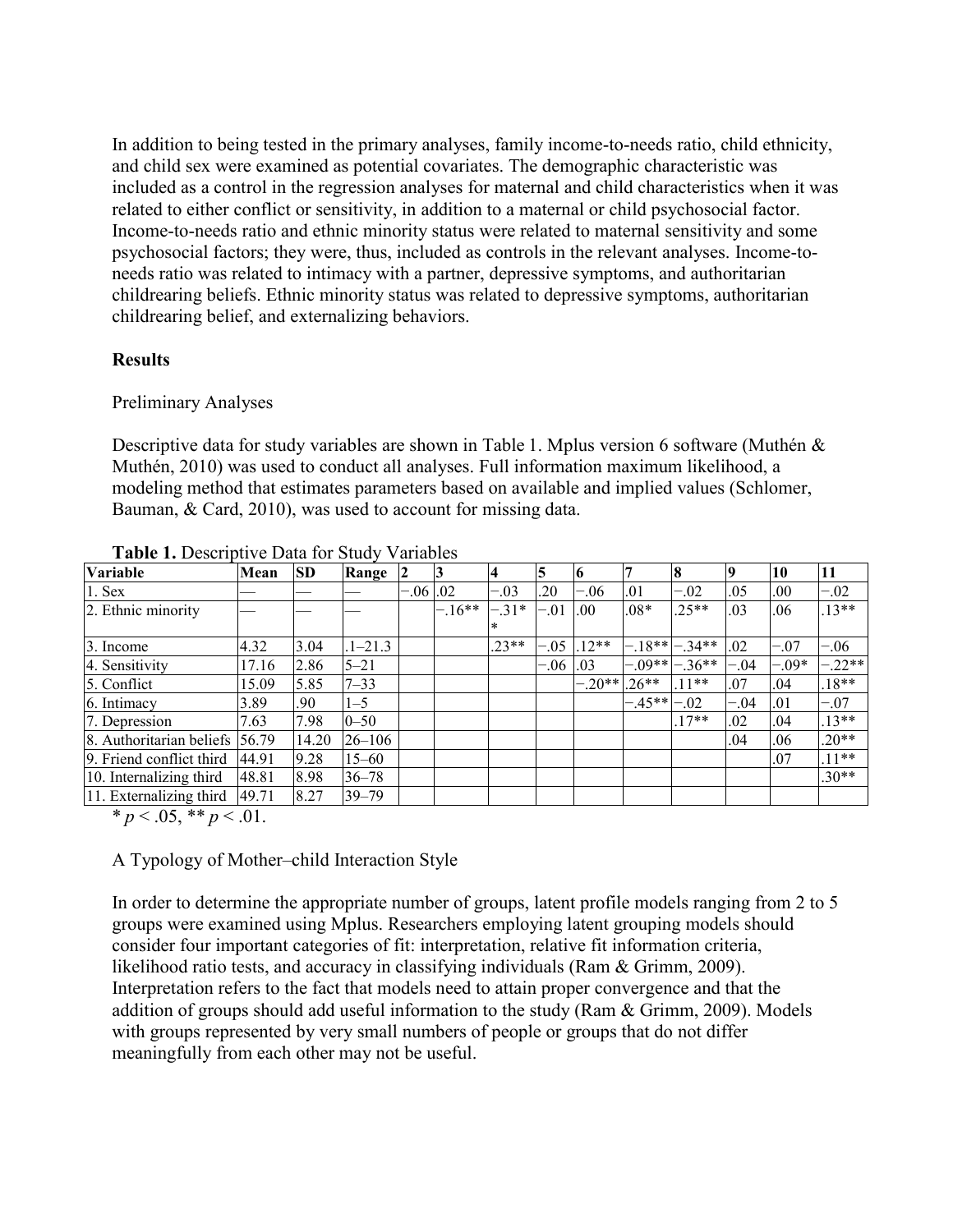To evaluate the three latter criteria, Table 2 displays all relevant fit statistics for each solution. Bayesian information criterion (BIC) and sample size‐adjusted BIC are commonly used to compare the fit of LPA models with different numbers of groups and are considered important indicators of group enumeration (e.g., Collins, Fidler, Wugalter, & Long, 1993; Sclove, 1987). Lower BIC values in relation to the other models indicate a better fit to the data (Muthén & Muthén, 2000). The Vuong‐Lo‐Mendell‐Rubin likelihood ratio test (LRT) and the Lo‐Mendell‐ Rubin (LMR) sample size‐adjusted likelihood ratio test were used to compare *K* vs. *K −* 1 profiles; significance values indicate whether the model is an improvement upon a previous model with one less profile (Lo, Mendell, & Rubin, 2001). Average posterior probabilities for each class were also used to assess classification quality. Individuals placed in their most likely class should have a high probability of membership in that group, and consequently a low probability of membership in other groups (Muthén & Muthén, 2000). And finally, although not considered a central indicator of group enumeration (Muthén & Muthén, 2000; Nylund, Asparouhov, & Muthén, 2007), entropy was evaluated with values closer to 1 (range  $0-1$ ,  $> 0.80$ ) preferred), indicating clearer delineation (Celeux & Soromenho, 1996).

|             | <b>Fit statistics</b> |                |                   |                              |                |  |  |  |  |  |
|-------------|-----------------------|----------------|-------------------|------------------------------|----------------|--|--|--|--|--|
| # of Groups | BIC                   | <b>SSA-BIC</b> | $p$ LMR (adj LRT) | <b>Posterior probability</b> | <b>Entropy</b> |  |  |  |  |  |
|             | 8891.51               | 8869.28        | .00(0.00)         | $.85 - .98$                  | .89            |  |  |  |  |  |
|             | 8868.44               | 8836.68        | .01(0.02)         | $.83 - .89$                  | .72            |  |  |  |  |  |
|             | 8856.64               | 8815.36        | .14(.14)          | $.82 - .91$                  | .78            |  |  |  |  |  |
|             | 8841.99               | 8791.18        | .04(0.05)         | $.77 - .88$                  | 77             |  |  |  |  |  |

Table 2. Latent Profile Analysis Fit Statistics for Two- to Five-profile Solutions

*Note*: Variances were constrained to be equal across groups in all models. BIC = Bayesian information criterion; SSA‐BIC = sample size‐adjusted Bayesian information criterion; *p* LMR (adj LRT) = *p* values for Lo‐Mendell‐Rubin likelihood ratio test for *K* vs. *K −* 1 profiles (sample size‐adjusted likelihood ratio test).

Another important consideration in model selection is the use of model constraints on the variances (Ram & Grimm, 2009). Although variances are estimated for all manifest variables, researchers must decide whether to allow variances to differ across groups. In the current study, two‐, three‐, four‐, and five‐profile models were tested with and without the variance constraint. All models with freed variances were found to have poor fit according to our ability to accurately and confidently categorize individuals. Entropy values were particularly low, ranging from .48 to .58, and posterior probabilities of group membership were as low as .68. Therefore, only models with variances set to be equal across groups were further considered.

Although entropy and posterior probabilities were particularly high in the two‐group model, fit statistics that provide comparisons to other models suggested that the two‐group solution was not preferable (see Table 2). BIC values were substantially higher than other models, and the likelihood ratio tests suggested that a model with three groups provided a significant improvement in fit over the two-profile solution. The remaining models were similar in terms of entropy and posterior probabilities, but BIC and LMR provided inconsistent results. BIC and sample size-adjusted BIC values decreased as additional groups were added to the models; however, LMR and the adjusted LRT statistics suggested that adding an additional group beyond three profiles was not an improvement in overall fit. The five‐group model appeared to be an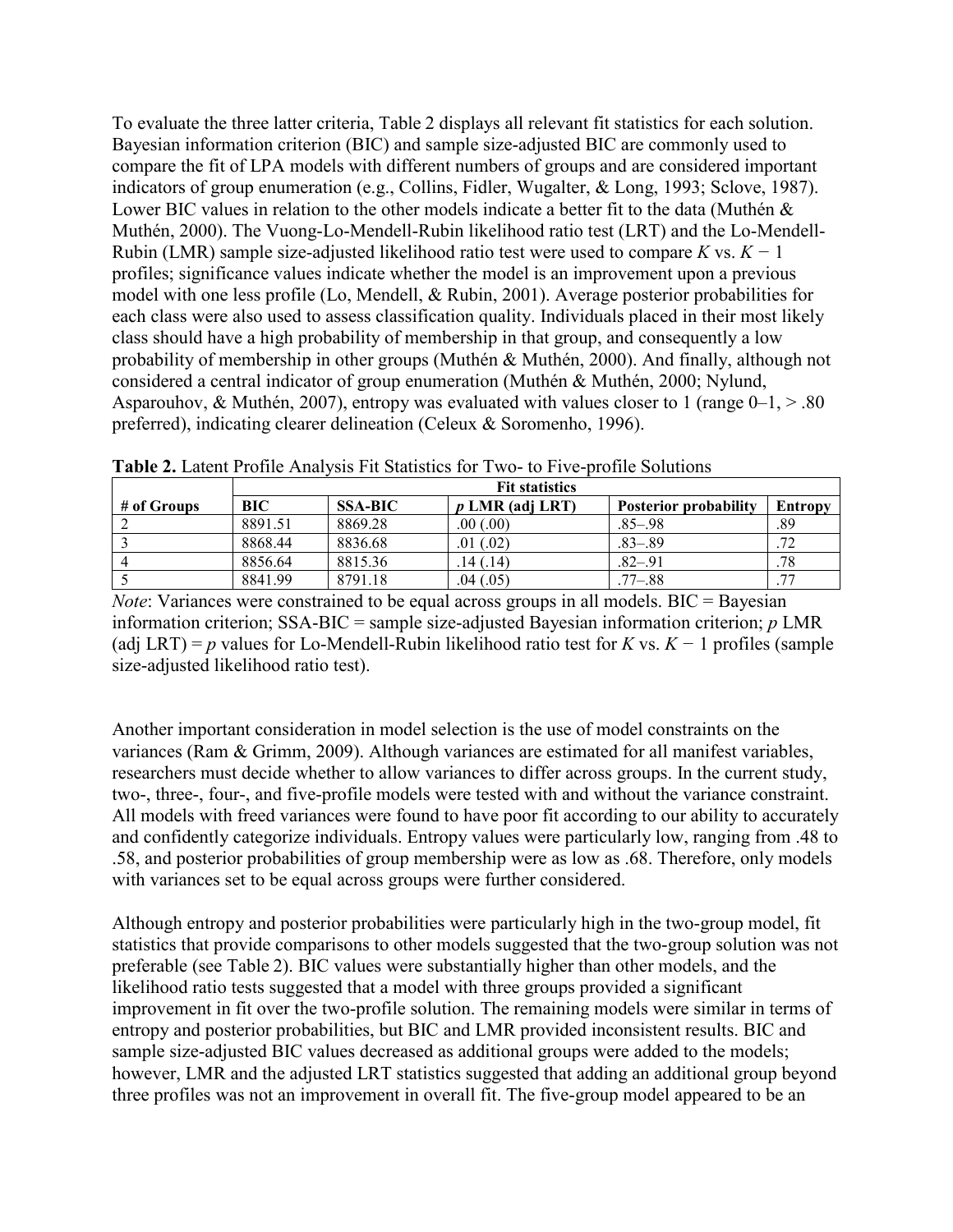improvement on the four‐group model, but the interpretation of this is less clear considering the five‐group model is an improvement compared with a model that was already determined to be rejected based on these statistics. Considering these contradictory findings, the three‐, four‐, and five‐group models were further evaluated for interpretability and usefulness.

The three-profile solution included three groups with 27 percent, 63 percent, and 10 percent of the sample based on estimated probabilities. The four‐profile solution replicated the structure of the three groups found in the previous model and included a fourth group representing only 2 percent of the sample  $(n = 19)$ . The five-profile solution was similar in that it included similarly structured groups from the previous four‐group model and included a fifth group with only another 2 percent of the sample ( $n = 16$ ). Based on the lack of added usefulness in the four- and five‐profile solutions due to very small sample sizes preventing reliable group membership prediction in the next step of the analyses, the three-profile model was determined to be the bestfitting solution.

Figure 1 shows the structure of the latent profiles for mother-child pairs in the three-group model. To start, an *agreeable* style was identified. Agreeable mother–child pairs were characterized by high sensitivity (17.93) and low conflict (12.18). A *dynamic* style was also identified. Dynamic mother–child pairs were characterized by high sensitivity (17.56) and very high conflict (21.78). Finally, a third mother–child style, somewhat between the hypothesized *abrasive* and *detached* styles, was found, characterized by very low sensitivity (11.09) and moderate conflict (16.21). We labeled this style *disconnected*. The agreeable style was most common at 63 percent ( $n = 506$ ) of the sample, followed by the dynamic style at 27 percent ( $n = 217$ ) and the disconnected style at 10 percent ( $n = 77$ ). Profiles shared a common variance for sensitivity  $(SD = 2.04)$  and conflict  $(SD = 4.07)$ .



**Figure 1.** Mother–child Interaction Styles.

Sensitivity and conflict means were compared across groups using independent sample *t*tests to better describe and differentiate the groups. All groups were differentiated based on mean maternal sensitivity and mean mother–child conflict. Agreeable mother–child pairs were slightly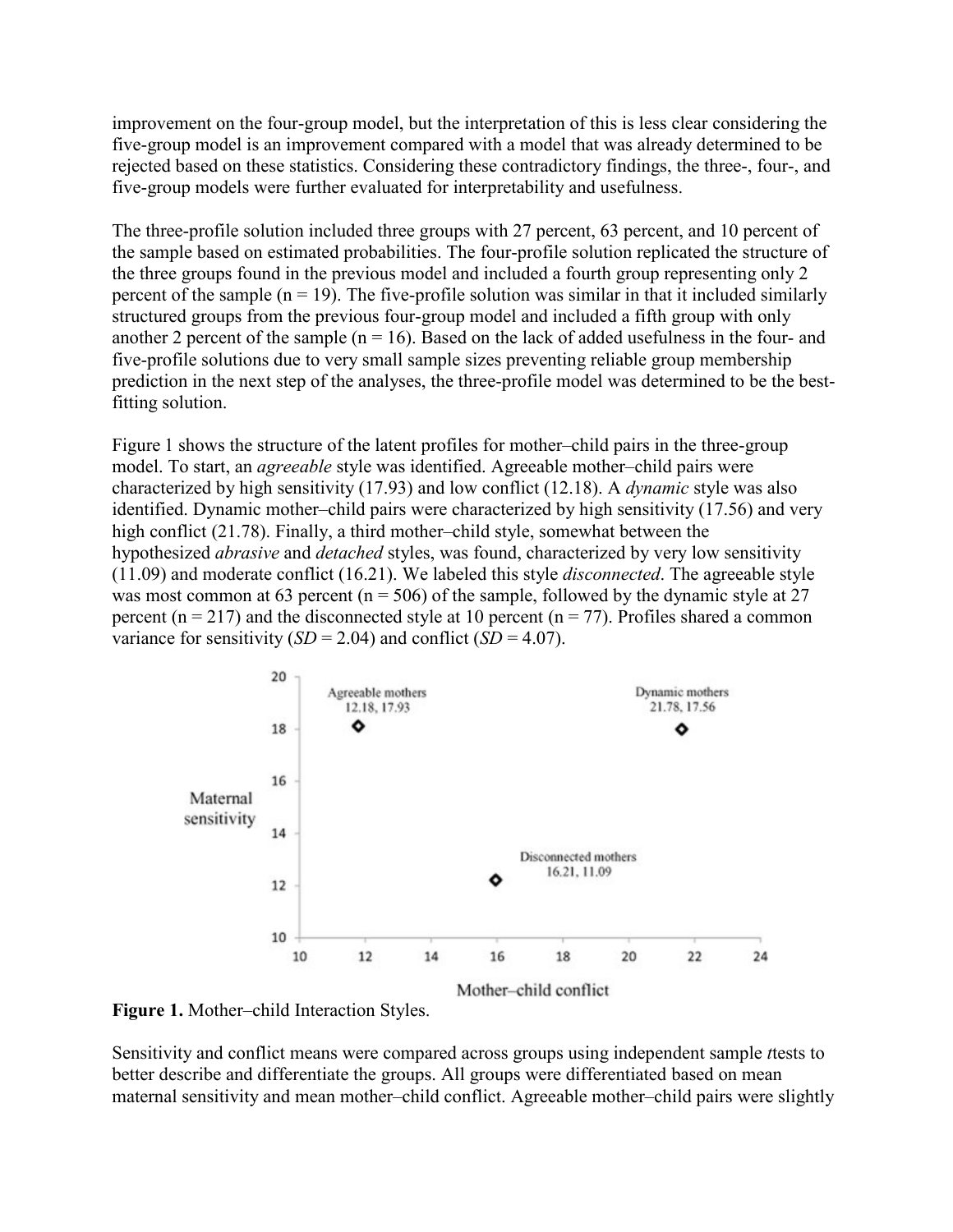more sensitive than those in dynamic pairs,  $t(736) = 2.20$ ,  $p < .05$ , and mothers in disconnected pairs were significantly less sensitive than those in agreeable pairs, *t*(612) = −27.48, *p* < .01, and dynamic pairs,  $t(274) = -23.64$ ,  $p < .01$ . Dynamic mother–child pairs had more conflict than agreeable pairs,  $t(736) = 28.27$ ,  $p < .01$ , and disconnected pairs,  $t(274) = 10.08$ ,  $p < .01$ ; disconnected pairs had significantly more conflict than agreeable pairs,  $t(612) = 8.02$ ,  $p < .01$ .

Characteristics Associated With the Probability of Group Membership

#### **Demographic Characteristics**

Family income-to-needs ratio and ethnic minority status were included in the same logistic regression analysis due to the confounding effect of income-to-needs and ethnicity in the current sample. Child sex was tested separately. Log odds and odds ratios can be seen in Table 3. Child sex was unrelated to group membership, contrary to our hypothesis. Disconnected parent–child pairs had significantly lower income‐to‐needs ratios and were more likely to be of an ethnic minority group than dynamic or agreeable pairs.

| $\frac{1}{2}$ interesting the contract of $\frac{1}{2}$ is a seriously interested by $\frac{1}{2}$ |                    |                    |                    |      |                                                                |      |              |       |       |  |
|----------------------------------------------------------------------------------------------------|--------------------|--------------------|--------------------|------|----------------------------------------------------------------|------|--------------|-------|-------|--|
| Variable                                                                                           | Log odds $B(SE B)$ |                    |                    |      | <b>Odds</b> ratio                                              |      | <b>Means</b> |       |       |  |
|                                                                                                    | $1 \text{ vs. } 2$ | $1 \text{ vs. } 3$ | $2 \text{ vs. } 3$ |      | $1 \text{ vs. } 2 \mid 1 \text{ vs. } 3 \mid 2 \text{ vs. } 3$ |      |              | 2     | 3     |  |
| Demographic                                                                                        |                    |                    |                    |      |                                                                |      |              |       |       |  |
| Income-to-needs                                                                                    | .03(0.05)          | $.70**$ (.19)      | $.67**$ (.20)      | 1.03 | 2.01                                                           | 1.95 | 4.56         | 4.31  | 2.19  |  |
| Child sex                                                                                          | $-.50(.27)$        | $-.74(.55)$        | $-.24(.59)$        | .61  | .48                                                            | .79  |              |       |       |  |
| Child ethnicity                                                                                    | .45(.46)           | $-1.64**$ (.47)    | $-2.09**$ (.59)    | 1.57 | .19                                                            | .12  |              |       |       |  |
| Maternal                                                                                           |                    |                    |                    |      |                                                                |      |              |       |       |  |
| Depressive symptoms                                                                                | $-.08**(.02)$      | $-.04(.02)$        | $.05*(.02)$        | .92  | .96                                                            | 1.05 | 5.91         | 11.29 | 9.90  |  |
| Authoritarian beliefs                                                                              | $-.03*(.01)$       | $-.06**(.01)$      | $-.03*(.01)$       | .97  | .94                                                            | .97  | 53.46        | 58.17 | 68.97 |  |
| Partner intimacy                                                                                   | $.51**(.13)$       | .07(0.19)          | $-.43*(.20)$       | 1.67 | 1.07                                                           | .65  | 4.01         | 3.58  | 3.87  |  |
| Child longitudinal                                                                                 |                    |                    |                    |      |                                                                |      |              |       |       |  |
| Friend conflict                                                                                    | $-.26(.16)$        | $-.42*(.20)$       | $-.16(.22)$        | .77  | .66                                                            | .85  | 1.46         | 1.57  | 1.65  |  |
| Internalizing                                                                                      | $-.00(.01)$        | $-.03(.02)$        | $-.03(.02)$        | 1.00 | .97                                                            | .97  | 50.61        | 50.88 | 53.19 |  |
| Externalizing                                                                                      | $-.05**(.02)$      | $-.07**(.02)$      | $-.02$ (.02)       | .95  | .93                                                            | .98  | 48.60        | 52.00 | 54.90 |  |

**Table 3.** Demographic and Psychosocial Characteristics of Families Predicting Interaction Style

*Note*:  $1 =$  agreeable,  $2 =$  dynamic,  $3 =$  disconnected.  $* p < .05, ** p < .01.$ 

#### **Stress‐related Characteristics of Mothers**

Intimacy with a partner, depressive symptoms, and authoritarian childrearing beliefs were included in separate logistic regressions and significantly differentiated membership in the three mother–child interaction styles (see Table 3). Dynamic mothers reported less intimacy with a partner and higher depressive symptoms than mothers in agreeable or disconnected pairs. Dynamic mothers also held more authoritarian childrearing beliefs than agreeable mothers, and mothers in the disconnected style reported more authoritarian childrearing beliefs compared with dynamic and agreeable mothers.

#### **Later Characteristics of Children**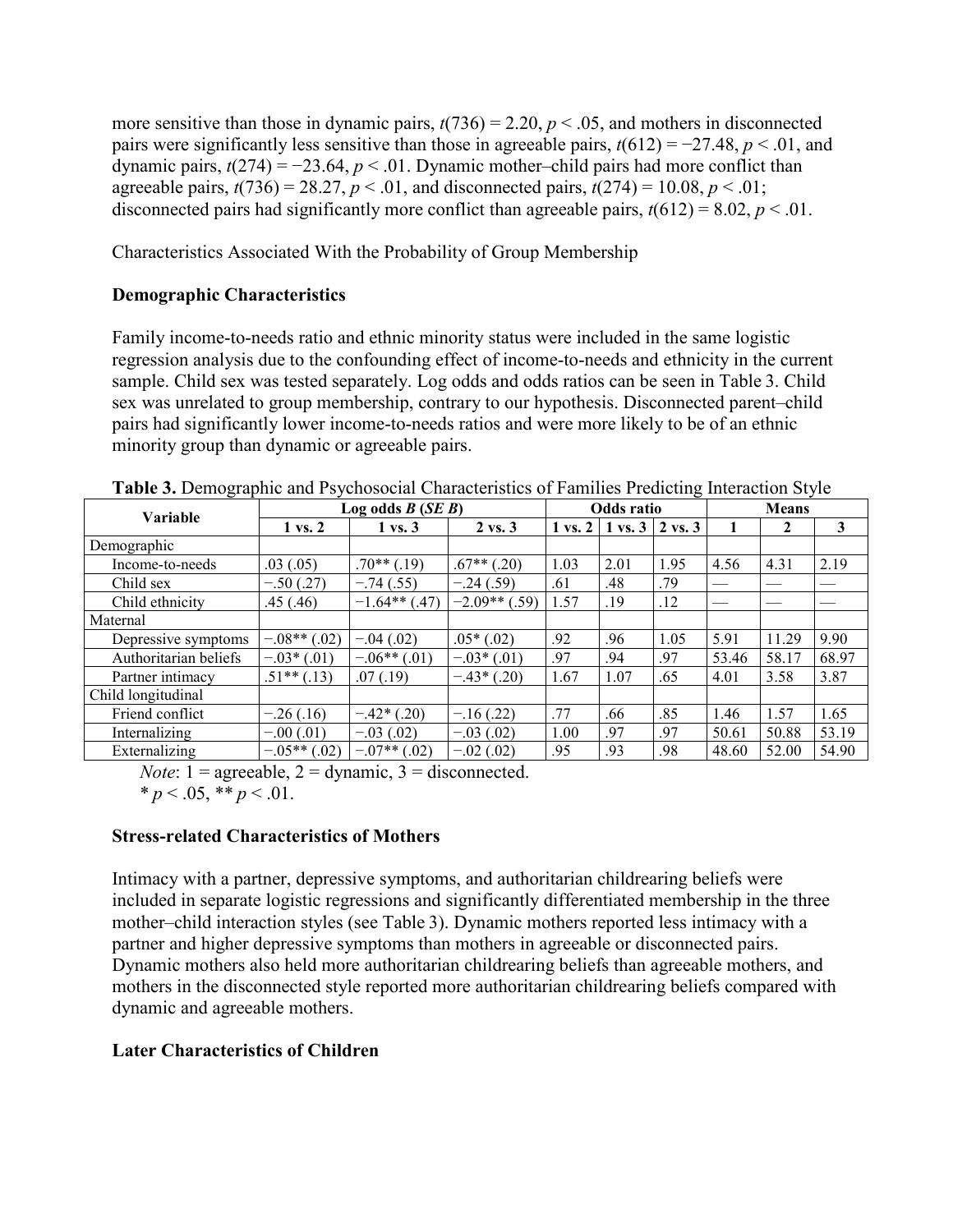Children's conflict with a best friend, internalizing problems, and externalizing problems at third grade were tested in separate analyses. Compared with children in agreeable pairs, children in disconnected pairs experienced greater conflict with their best friend at third grade (see Table 3). Children in agreeable pairs had significantly lower teacher‐reported externalizing problems in third grade than children in dynamic and disconnected pairs. No differences were found in internalizing problems.

#### **Discussion**

The goal of the current study was to examine qualitative differences in parent–child interaction styles. Previous theoretical work has suggested that parent–child conflict can be a valuable experience for children when it occurs in a supportive context (Dunn, 2004; Laursen & Hafen, 2010) because it gives them an opportunity to problem‐solve and negotiate. Few empirical studies have been conducted to explore whether the nature and meaning of parent– child conflict vary depending on parent sensitivity. The few that are available have tested indirect effects, such as links from parent sensitivity to child conflict resolution to child behavior problems (Rubenstein & Feldman, 1993), or interaction effects, such as interactions between parent–child conflict and negative relationship qualities predicting adolescents' grades, delinquency, and withdrawal (Adams & Laursen, 2007). In the current study, we used a holistic approach to study parent–child conflict and parent sensitivity, and identified meaningful patterns of interaction among mother–child pairs.

Although we predicted four interaction styles, our results revealed a typology of three groups: agreeable, dynamic, and disconnected. The agreeable style was characterized by high sensitivity and low conflict, the dynamic style by high sensitivity and very high conflict, and the disconnected style by very low sensitivity and moderate conflict. The three interaction styles were significantly different from one another on mean sensitivity and conflict. Although the agreeable style was most common, a substantial portion of the sample (almost one third) was categorized as dynamic, suggesting that conflict between mothers and first graders is normative.

Although we were not surprised that the dynamic style was present considering theoretical and empirical reports, we were surprised at how high the conflict mean was for the dynamic group. Laursen and Hafen (2010) suggest that moderate conflict is likely most beneficial for children, as some conflict gives children an opportunity to improve their problem-solving skills, which may result in more successful peer interactions. On the other hand, high conflict, even in the context of a supportive relationship, is likely to create excess stress, anger, and anxiety in children. However, it is also possible that the dynamic conflict mean found in the current study is more normative than it appears due to its relative rank in a low‐risk sample and the tendency for mothers to experience increased parent–child conflict as the child becomes more independent compared with the preschool years (McGue, Elkins, Walden, & Iacono, 2005).

As a whole, the latent profile findings were theoretically and statistically meaningful, as evidenced by the fact that mother–child conflict and maternal sensitivity could be used to classify participants in a useful way, and participants within styles were very similar in their interaction patterns to other pairs within the same group according to the membership probabilities provided by the LPA analyses. Our results also support the holistic approach taken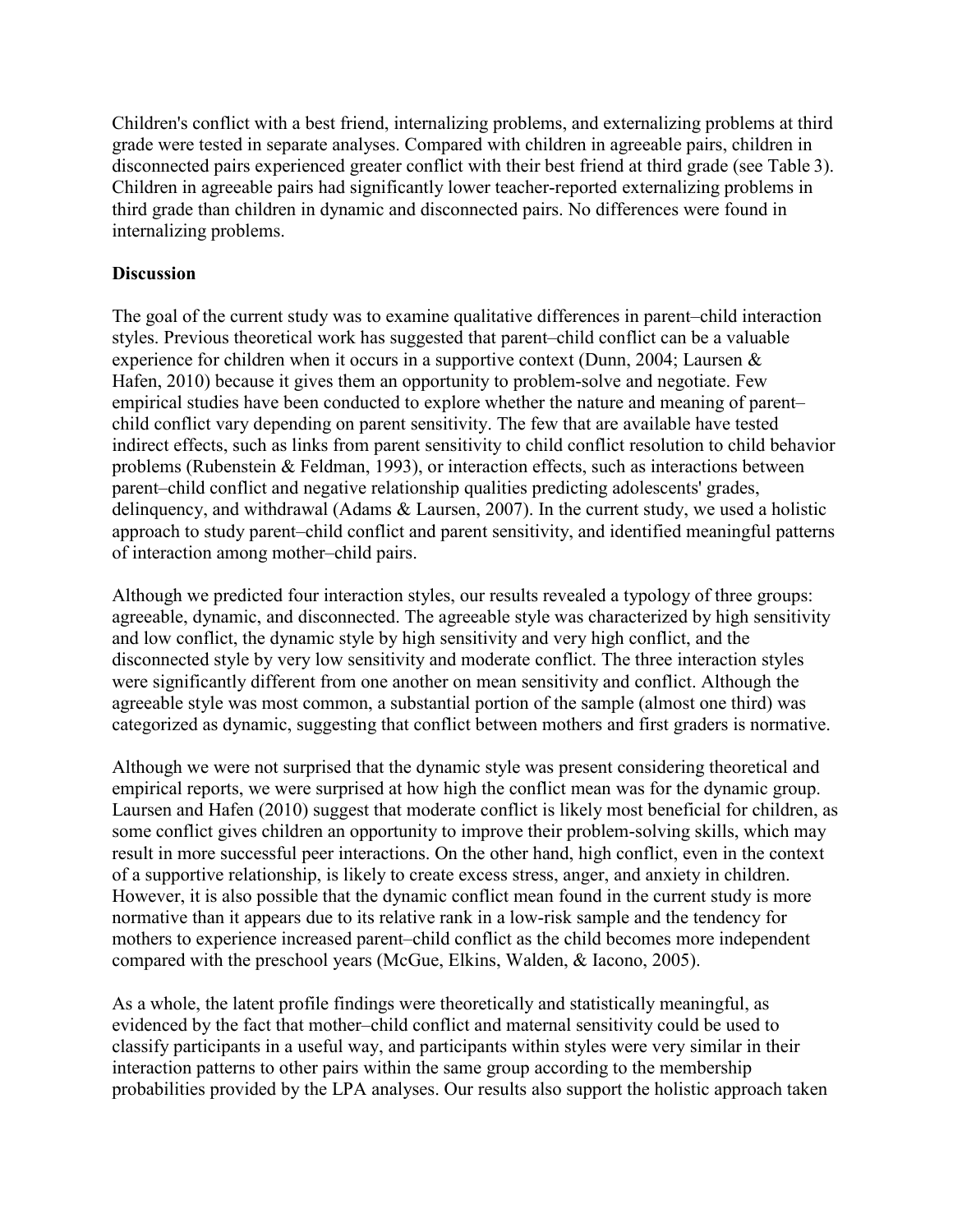in the present study. The consistent differences in demographic and family stress predictors of the dynamic and disconnected groups suggest that measuring conflict alone would be less informative than combining conflict and sensitivity. Additionally, predictors of agreeable and dynamic pairs differed, suggesting that sensitivity alone also would not capture the variation in family interactions. Using a dyadic person-centered approach, we were able to explore how interdependent parenting behaviors create patterns of interactions in families.

We discovered interesting information about families in each interaction style by testing associations with demographic characteristics, family stressors, and children's later social competence after 2 years. Mothers in the dynamic group tended to report lower intimacy with their partner and higher depressive symptoms. Despite the sensitivity of these mothers, findings suggest that they experience psychological and relational stressors, likely contributing to the frequency of conflict in these pairs. Contrary to previous work on the benefits of parent–child conflict in supportive relationships (Cooper & Cooper, 1992; Dunn, 2004; Grotevant & Cooper, 1985), the dynamic style in the current study was associated with more externalizing problems among children compared with the agreeable style. Laursen and Hafen (2010) suggest that high conflict is not beneficial to children regardless of the level of sensitivity. Within our sample, there was not an interaction style characterized by high sensitivity and moderate conflict that would provide a useful comparison to further explore this hypothesis. On the other hand, children in the dynamic style did not report more conflict with a best friend compared with the other styles, despite the significantly higher mother–child conflict values associated with this interaction pattern. This suggests that there may be a qualitative difference between the type of conflict modeled in the dynamic style and that of the disconnected style, as children in the disconnected style experienced more best friend conflicts compared with children in the agreeable style. Lastly, these early school‐aged children in dynamic pairs were no more likely to be male or female despite past research on conflict-ridden mother-daughter relationships in middle childhood (Collins & Russell, 1991).

Mothers fitting the disconnected style reported that they held authoritarian childrearing beliefs about raising children. Ethnic minority families were also more likely than European American families to be categorized into the disconnected style. Ethnic minority families in the USA, particularly African‐Americans, Latinos, and Asian Americans, are more likely than European Americans to endorse expectations that children should have less autonomy and should respect parental authority (Dixon et al., 2008; Fuligni, 1998), the central features of the authoritarian childrearing beliefs examined here. In the current sample, children in the disconnected style showed greater externalizing behavior over time; however, given other findings indicating that more authoritarian childrearing approaches are adaptive in minority families (Parke & Buriel, 2006), further research into interaction styles in these families is needed.

Finally, agreeable pairs, characterized by high sensitivity and low conflict, tended to have higher family income and more positive maternal and child adjustment compared with the other styles. Consistent with findings on the importance of family income (Hair et al., 2008), our research suggests that higher income is linked to more positive family interactions, presumably as a result of lower stress. In all, these findings support the idea that economic and psychosocial stressors in the family context shape parent–child interaction patterns (Cox & Paley, 1997).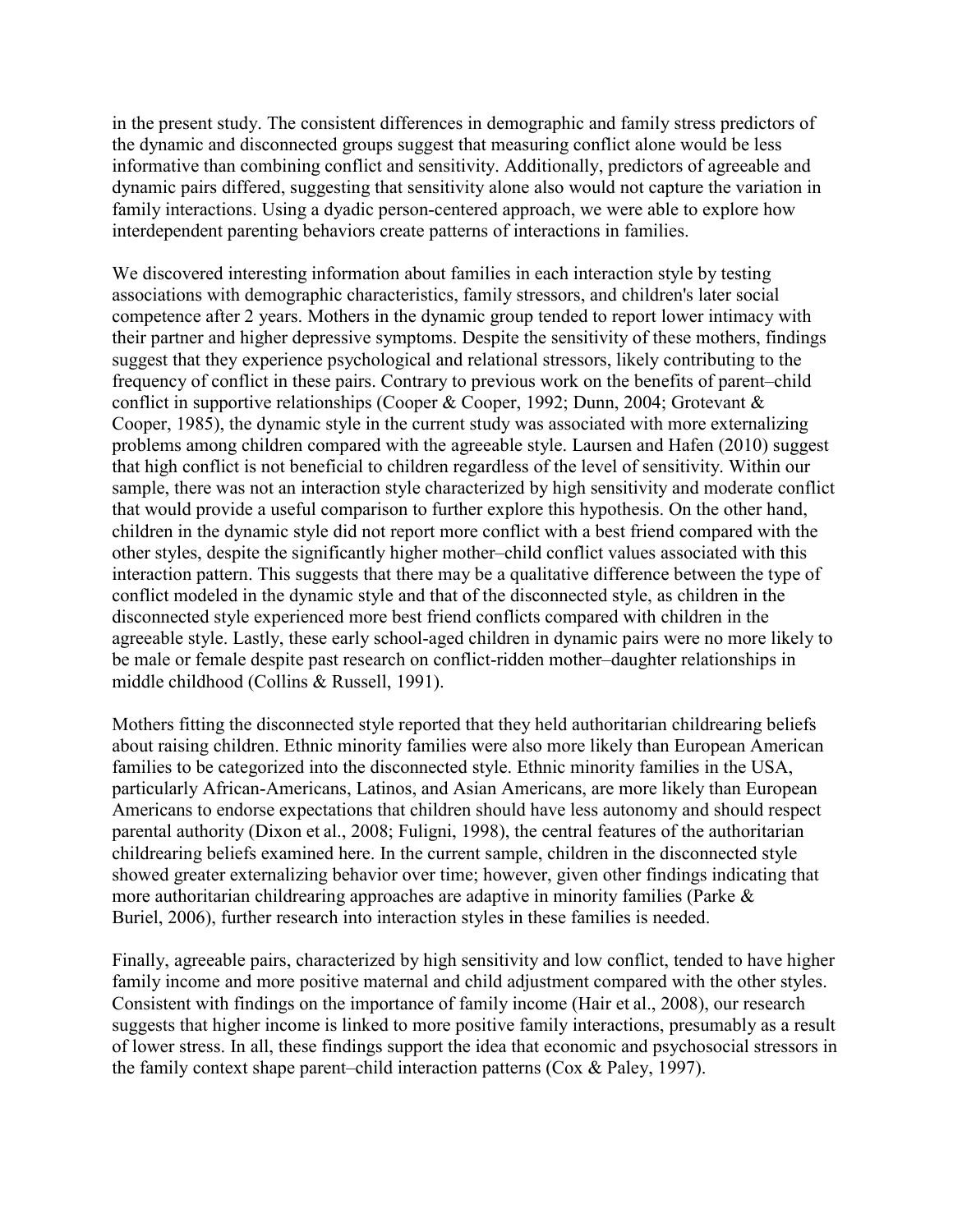Although this study was innovative in identifying patterns of mother–child interaction, it is not without limitations. To start, only two-parent families were included in the sample. This was necessary in order to assess mothers' intimacy with a partner, but the criterion limited the economic and ethnic diversity within the study sample. An important consideration for future research is the inclusion of more diverse families in the identification of parent–child interaction patterns. Additionally, mothers reported on the family stress and parent–child conflict measures used in the current study, which increases the potential for mono-reporter bias. This limitation is tempered by the fact that a multi‐method construct was used to operationalize the independent variable, and children and teachers reported on children's later social competence at third grade. Third, conflict and sensitivity were not measured in the same way or within the same interaction. Although we have reason to believe that these parenting behaviors are reasonably stable (Holden & Miller, 1999), it is possible that a parent who is sensitive in a structured play interaction may not be sensitive to the same degree in a conflict discussion with his or her child. Future research is needed that can incorporate multi‐method, multi‐informant designs, including observations of parents and children discussing conflict topics, and children's reports of conflict frequency. And finally, the early school-aged years were of interest in the current investigation, but it is important to note that many additional waves of maternal sensitivity and mother–child conflict data are available in the SECCYD. It is plausible that the number and structure of mother–child profiles will differ depending on the child's age and developmental level; this is another interesting direction for future research.

Overall, the current study incorporates an ecologically valid, holistic way of classifying mother– child pairs into distinct interaction styles based on a pattern of interaction, and examines how these patterns vary based on demographic and stress‐related characteristics of family members and children's developmental outcomes. The study emphasizes a systems approach to understanding children and families, and underscores the importance of sensitive parenting among families with higher levels of stress and fewer emotional resources. Parent–child conflict may be more common among these families, but paired with high sensitivity, may not be uniformly detrimental to children's well‐being.

#### **References**

Achenbach, T. M. (1991). *Manual for the child behavior checklist/4‐18 and profile*. Burlington, VT: University of Vermont, Department of Psychiatry. [Google Scholar](http://scholar.google.com/scholar_lookup?hl=en&publication_year=1991&pages=%0AAchenbach%2C+T.+M.+%281991%29.+Manual+for+the+child+behavior+checklist%2F4%E2%80%9018+and+profile.+Burlington%2C+VT%3A+University+of+Vermont%2C+Department+of+Psychiatry.&author=T.+M.+Achenbach&title=Manual+for+the+child+behavior+checklist%2F4%E2%80%9018+and+profile)

Adams, R. E., & Laursen, B. (2007). The correlates of conflict: Disagreement is not necessarily detrimental. *Journal of Family Psychology*, **21**, 445–458. [Crossref](https://onlinelibrary.wiley.com/servlet/linkout?suffix=null&dbid=16&doi=10.1111%2Fsode.12040&key=10.1037%2F0893-3200.21.3.445) [PubMed](https://onlinelibrary.wiley.com/servlet/linkout?suffix=null&dbid=8&doi=10.1111%2Fsode.12040&key=17874930) [Web of Science®](https://onlinelibrary.wiley.com/servlet/linkout?suffix=null&dbid=128&doi=10.1111%2Fsode.12040&key=000249352200013) [Google Scholar](http://scholar.google.com/scholar_lookup?hl=en&volume=Journal+of+Family+Psychology&publication_year=2007&pages=%0AAdams%2C+R.+E.%2C+%26+Laursen%2C+B.+%282007%29.+The+correlates+of+conflict%3A+Disagreement+is+not+necessarily+detrimental.+Journal+of+Family+Psychology%2C+21%2C+445%E2%80%93458.&journal=445-458&issue=21&author=R.+E.+Adamsauthor=B.+Laursen&title=The+correlates+of+conflict%3A+Disagreement+is+not+necessarily+detrimental&)

Allan, W. D., Kashani, J. H., & Reid, J. C. (1998). Parental hostility: Impact on the family. *Child Psychiatry and Human Development*, **28**, 169–178. [Crossref](https://onlinelibrary.wiley.com/servlet/linkout?suffix=null&dbid=16&doi=10.1111%2Fsode.12040&key=10.1023%2FA%3A1022833810248) [CAS](https://onlinelibrary.wiley.com/servlet/linkout?suffix=null&dbid=32&doi=10.1111%2Fsode.12040&key=1%3ASTN%3A280%3ADyaK1c3gtFSlsQ%253D%253D) [PubMed](https://onlinelibrary.wiley.com/servlet/linkout?suffix=null&dbid=8&doi=10.1111%2Fsode.12040&key=9540240) [Web of Science®](https://onlinelibrary.wiley.com/servlet/linkout?suffix=null&dbid=128&doi=10.1111%2Fsode.12040&key=000072516800003) [Google Scholar](http://scholar.google.com/scholar_lookup?hl=en&volume=Child+Psychiatry+and+Human+Development&publication_year=1998&pages=%0AAllan%2C+W.+D.%2C+Kashani%2C+J.+H.%2C+%26+Reid%2C+J.+C.+%281998%29.+Parental+hostility%3A+Impact+on+the+family.+Child+Psychiatry+and+Human+Development%2C+28%2C+169%E2%80%93178.&journal=169-178&issue=28&author=W.+D.+Allanauthor=J.+H.+Kashaniauthor=J.+C.+Reid&title=Parental+hostility%3A+Impact+on+the+family&)

Allison, B. N., & Schultz, J. B. (2004). Parent‐adolescent conflict in early adolescence. *Adolescence*, **39**, 101–119. [PubMed](https://onlinelibrary.wiley.com/servlet/linkout?suffix=null&dbid=8&doi=10.1111%2Fsode.12040&key=15230069) [Google Scholar](http://scholar.google.com/scholar_lookup?hl=en&volume=Adolescence&publication_year=2004&pages=%0AAllison%2C+B.+N.%2C+%26+Schultz%2C+J.+B.+%282004%29.+Parent%E2%80%90adolescent+conflict+in+early+adolescence.+Adolescence%2C+39%2C+101%E2%80%93119.&journal=101-119&issue=39&author=B.+N.+Allisonauthor=J.+B.+Schultz&title=Parent%E2%80%90adolescent+conflict+in+early+adolescence&)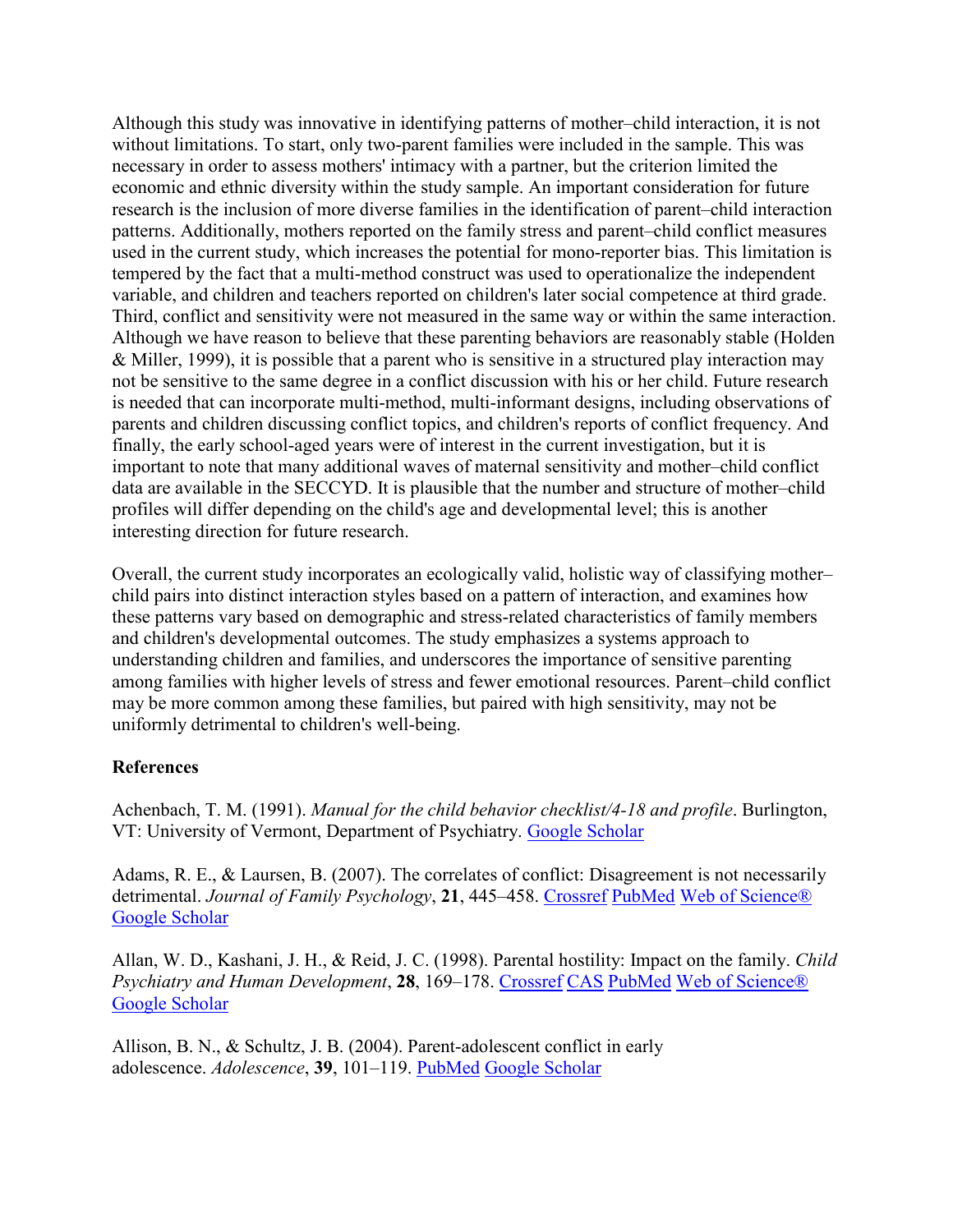Barber, B. K. (1994). Cultural, family, and personal contexts of parent-adolescent conflict. *Journal of Marriage and the Family*, **56**, 375–386. [Crossref](https://onlinelibrary.wiley.com/servlet/linkout?suffix=null&dbid=16&doi=10.1111%2Fsode.12040&key=10.2307%2F353106) [Web of Science®](https://onlinelibrary.wiley.com/servlet/linkout?suffix=null&dbid=128&doi=10.1111%2Fsode.12040&key=A1994NN60600009) [Google](http://scholar.google.com/scholar_lookup?hl=en&volume=Journal+of+Marriage+and+the+Family&publication_year=1994&pages=%0ABarber%2C+B.+K.+%281994%29.+Cultural%2C+family%2C+and+personal+contexts+of+parent%E2%80%90adolescent+conflict.+Journal+of+Marriage+and+the+Family%2C+56%2C+375%E2%80%93386.&journal=375-386&issue=56&author=B.+K.+Barber&title=Cultural%2C+family%2C+and+personal+contexts+of+parent%E2%80%90adolescent+conflict&)  [Scholar](http://scholar.google.com/scholar_lookup?hl=en&volume=Journal+of+Marriage+and+the+Family&publication_year=1994&pages=%0ABarber%2C+B.+K.+%281994%29.+Cultural%2C+family%2C+and+personal+contexts+of+parent%E2%80%90adolescent+conflict.+Journal+of+Marriage+and+the+Family%2C+56%2C+375%E2%80%93386.&journal=375-386&issue=56&author=B.+K.+Barber&title=Cultural%2C+family%2C+and+personal+contexts+of+parent%E2%80%90adolescent+conflict&)

Baumrind, D. (1971). Current patterns of parental authority. *Developmental Psychology Monographs*, **4**, 1–103. [Crossref](https://onlinelibrary.wiley.com/servlet/linkout?suffix=null&dbid=16&doi=10.1111%2Fsode.12040&key=10.1037%2Fh0030372) [Web of Science®](https://onlinelibrary.wiley.com/servlet/linkout?suffix=null&dbid=128&doi=10.1111%2Fsode.12040&key=A1971I518000001) [Google Scholar](http://scholar.google.com/scholar_lookup?hl=en&volume=Developmental+Psychology+Monographs&publication_year=1971&pages=%0ABaumrind%2C+D.+%281971%29.+Current+patterns+of+parental+authority.+Developmental+Psychology+Monographs%2C+4%2C+1%E2%80%93103.&journal=1-103&issue=4&author=D.+Baumrind&title=Current+patterns+of+parental+authority&)

Baumrind, D. (1989). Rearing competent children. In W. Damon (Ed.), *Child development today and tomorrow* (pp. 349–378). San Francisco: Jossey‐Bass. [Google Scholar](http://scholar.google.com/scholar_lookup?hl=en&volume=Developmental+Psychology+Monographs&publication_year=1989&pages=%0ABaumrind%2C+D.+%281989%29.+Rearing+competent+children.+In+%0AW.+Damon%0A+%28Ed.%29%2C+Child+development+today+and+tomorrow+%28pp.+349%E2%80%93378%29.+San+Francisco%3A+Jossey%E2%80%90Bass.&journal=1-103&issue=4&author=D.+Baumrind&isbn=349-378&title=Child+development+today+and+tomorrow&)

Belsky, J. (1984). The determinants of parenting: A process model. *Child Development*, **55**, 83– 96. [Crossref](https://onlinelibrary.wiley.com/servlet/linkout?suffix=null&dbid=16&doi=10.1111%2Fsode.12040&key=10.2307%2F1129836) [CAS](https://onlinelibrary.wiley.com/servlet/linkout?suffix=null&dbid=32&doi=10.1111%2Fsode.12040&key=1%3ASTN%3A280%3ADyaL2c7lsl2rsw%253D%253D) [PubMed](https://onlinelibrary.wiley.com/servlet/linkout?suffix=null&dbid=8&doi=10.1111%2Fsode.12040&key=6705636) [Web of Science®](https://onlinelibrary.wiley.com/servlet/linkout?suffix=null&dbid=128&doi=10.1111%2Fsode.12040&key=A1984SE98400007) [Google Scholar](http://scholar.google.com/scholar_lookup?hl=en&volume=Child+Development&publication_year=1984&pages=%0ABelsky%2C+J.+%281984%29.+The+determinants+of+parenting%3A+A+process+model.+Child+Development%2C+55%2C+83%E2%80%9396.&journal=83-96&issue=55&author=J.+Belsky&isbn=349-378&title=The+determinants+of+parenting%3A+A+process+model&)

Berndt, T. J. (2004). Children's friendships: Shifts over a half-century in perspectives on their development and their effects. *Merrill‐Palmer Quarterly*, **50**, 206–223. [Crossref](https://onlinelibrary.wiley.com/servlet/linkout?suffix=null&dbid=16&doi=10.1111%2Fsode.12040&key=10.1353%2Fmpq.2004.0014) [Web of](https://onlinelibrary.wiley.com/servlet/linkout?suffix=null&dbid=128&doi=10.1111%2Fsode.12040&key=000223252100002)  [Science®](https://onlinelibrary.wiley.com/servlet/linkout?suffix=null&dbid=128&doi=10.1111%2Fsode.12040&key=000223252100002) [Google Scholar](http://scholar.google.com/scholar_lookup?hl=en&volume=Merrill%E2%80%90Palmer+Quarterly&publication_year=2004&pages=%0ABerndt%2C+T.+J.+%282004%29.+Children%27s+friendships%3A+Shifts+over+a+half%E2%80%90century+in+perspectives+on+their+development+and+their+effects.+Merrill%E2%80%90Palmer+Quarterly%2C+50%2C+206%E2%80%93223.&journal=206-223&issue=50&author=T.+J.+Berndt&isbn=349-378&title=Children%27s+friendships%3A+Shifts+over+a+half%E2%80%90century+in+perspectives+on+their+development+and+their+effects&)

Bradford, K., Vaughn, L., & Barber, B. (2008). When there is conflict: Interparental conflict and youth problem behaviors. *Journal of Family Issues*, **29**, 780–805. [Crossref](https://onlinelibrary.wiley.com/servlet/linkout?suffix=null&dbid=16&doi=10.1111%2Fsode.12040&key=10.1177%2F0192513X07308043) [Web of Science®](https://onlinelibrary.wiley.com/servlet/linkout?suffix=null&dbid=128&doi=10.1111%2Fsode.12040&key=000255572000004) [Google Scholar](http://scholar.google.com/scholar_lookup?hl=en&volume=Journal+of+Family+Issues&publication_year=2008&pages=%0ABradford%2C+K.%2C+Vaughn%2C+L.%2C+%26+Barber%2C+B.+%282008%29.+When+there+is+conflict%3A+Interparental+conflict+and+youth+problem+behaviors.+Journal+of+Family+Issues%2C+29%2C+780%E2%80%93805.&journal=780-805&issue=29&author=K.+Bradfordauthor=L.+Vaughnauthor=B.+Barber&isbn=349-378&title=When+there+is+conflict%3A+Interparental+conflict+and+youth+problem+behaviors&)

Buehler, C., & Gerard, J. M. (2002). Marital conflict, ineffective parenting, and children's and adolescents' maladjustment. *Journal of Marriage and Family*, **64**, 78–92. [Wiley Online Library](https://onlinelibrary.wiley.com/doi/10.1111/j.1741-3737.2002.00078.x) [Web of Science®](https://onlinelibrary.wiley.com/servlet/linkout?suffix=null&dbid=128&doi=10.1111%2Fsode.12040&key=000173835400008) [Google Scholar](http://scholar.google.com/scholar_lookup?hl=en&volume=Journal+of+Marriage+and+Family&publication_year=2002&pages=%0ABuehler%2C+C.%2C+%26+Gerard%2C+J.+M.+%282002%29.+Marital+conflict%2C+ineffective+parenting%2C+and+children%27s+and+adolescents%27+maladjustment.+Journal+of+Marriage+and+Family%2C+64%2C+78%E2%80%9392.&journal=78-92&issue=64&author=C.+Buehlerauthor=J.+M.+Gerard&isbn=349-378&title=Marital+conflict%2C+ineffective+parenting%2C+and+children%27s+and+adolescents%27+maladjustment&)

Calkins, S. D., & Keane, S. P. (2009). Developmental origins of early antisocial behavior. *Development and Psychopathology*, **21**, 1095–1109. [Crossref](https://onlinelibrary.wiley.com/servlet/linkout?suffix=null&dbid=16&doi=10.1111%2Fsode.12040&key=10.1017%2FS095457940999006X) [PubMed](https://onlinelibrary.wiley.com/servlet/linkout?suffix=null&dbid=8&doi=10.1111%2Fsode.12040&key=19825259) [Web of](https://onlinelibrary.wiley.com/servlet/linkout?suffix=null&dbid=128&doi=10.1111%2Fsode.12040&key=000271181000004)  [Science®](https://onlinelibrary.wiley.com/servlet/linkout?suffix=null&dbid=128&doi=10.1111%2Fsode.12040&key=000271181000004) [Google Scholar](http://scholar.google.com/scholar_lookup?hl=en&volume=Development+and+Psychopathology&publication_year=2009&pages=%0ACalkins%2C+S.+D.%2C+%26+Keane%2C+S.+P.+%282009%29.+Developmental+origins+of+early+antisocial+behavior.+Development+and+Psychopathology%2C+21%2C+1095%E2%80%931109.&journal=1095-1109&issue=21&author=S.+D.+Calkinsauthor=S.+P.+Keane&isbn=349-378&title=Developmental+origins+of+early+antisocial+behavior&)

Caughy, M. O., Huang, K., & Lima, J. (2009). Patterns of conflict interaction in mother‐toddler dyads: Differences between depressed and non‐depressed mothers. *Journal of Child and Family Studies*, **18**, 10–20. [Crossref](https://onlinelibrary.wiley.com/servlet/linkout?suffix=null&dbid=16&doi=10.1111%2Fsode.12040&key=10.1007%2Fs10826-008-9201-6) [Web of Science®](https://onlinelibrary.wiley.com/servlet/linkout?suffix=null&dbid=128&doi=10.1111%2Fsode.12040&key=000270840200002) [Google Scholar](http://scholar.google.com/scholar_lookup?hl=en&volume=Journal+of+Child+and+Family+Studies&publication_year=2009&pages=%0ACaughy%2C+M.+O.%2C+Huang%2C+K.%2C+%26+Lima%2C+J.+%282009%29.+Patterns+of+conflict+interaction+in+mother%E2%80%90toddler+dyads%3A+Differences+between+depressed+and+non%E2%80%90depressed+mothers.+Journal+of+Child+and+Family+Studies%2C+18%2C+10%E2%80%9320.&journal=10-20&issue=18&author=M.+O.+Caughyauthor=K.+Huangauthor=J.+Lima&isbn=349-378&title=Patterns+of+conflict+interaction+in+mother%E2%80%90toddler+dyads%3A+Differences+between+depressed+and+non%E2%80%90depressed+mothers&)

Celeux, G., & Soromenho, G. (1996). An entropy criterion for assessing the number of clusters in a mixture model. *Journal of Classification*, **13**, 195–212. [Crossref](https://onlinelibrary.wiley.com/servlet/linkout?suffix=null&dbid=16&doi=10.1111%2Fsode.12040&key=10.1007%2FBF01246098) [Web of Science®](https://onlinelibrary.wiley.com/servlet/linkout?suffix=null&dbid=128&doi=10.1111%2Fsode.12040&key=A1996VP96000001) [Google](http://scholar.google.com/scholar_lookup?hl=en&volume=Journal+of+Classification&publication_year=1996&pages=%0ACeleux%2C+G.%2C+%26+Soromenho%2C+G.+%281996%29.+An+entropy+criterion+for+assessing+the+number+of+clusters+in+a+mixture+model.+Journal+of+Classification%2C+13%2C+195%E2%80%93212.&journal=195-212&issue=13&author=G.+Celeuxauthor=G.+Soromenho&isbn=349-378&title=An+entropy+criterion+for+assessing+the+number+of+clusters+in+a+mixture+model&)  [Scholar](http://scholar.google.com/scholar_lookup?hl=en&volume=Journal+of+Classification&publication_year=1996&pages=%0ACeleux%2C+G.%2C+%26+Soromenho%2C+G.+%281996%29.+An+entropy+criterion+for+assessing+the+number+of+clusters+in+a+mixture+model.+Journal+of+Classification%2C+13%2C+195%E2%80%93212.&journal=195-212&issue=13&author=G.+Celeuxauthor=G.+Soromenho&isbn=349-378&title=An+entropy+criterion+for+assessing+the+number+of+clusters+in+a+mixture+model&)

Collins, L. M., Fidler, P. L., Wugalter, S. E., & Long, J. D. (1993). Goodness‐of‐fit testing for latent class models. *Multivariate Behavioral Research*, **28**, 375–389. [Crossref](https://onlinelibrary.wiley.com/servlet/linkout?suffix=null&dbid=16&doi=10.1111%2Fsode.12040&key=10.1207%2Fs15327906mbr2803_4) [PubMed](https://onlinelibrary.wiley.com/servlet/linkout?suffix=null&dbid=8&doi=10.1111%2Fsode.12040&key=26776893) [Web of](https://onlinelibrary.wiley.com/servlet/linkout?suffix=null&dbid=128&doi=10.1111%2Fsode.12040&key=A1993MH86800004)  [Science®](https://onlinelibrary.wiley.com/servlet/linkout?suffix=null&dbid=128&doi=10.1111%2Fsode.12040&key=A1993MH86800004) [Google Scholar](http://scholar.google.com/scholar_lookup?hl=en&volume=Multivariate+Behavioral+Research&publication_year=1993&pages=%0ACollins%2C+L.+M.%2C+Fidler%2C+P.+L.%2C+Wugalter%2C+S.+E.%2C+%26+Long%2C+J.+D.+%281993%29.+Goodness%E2%80%90of%E2%80%90fit+testing+for+latent+class+models.+Multivariate+Behavioral+Research%2C+28%2C+375%E2%80%93389.&journal=375-389&issue=28&author=L.+M.+Collinsauthor=P.+L.+Fidlerauthor=S.+E.+Wugalterauthor=J.+D.+Long&isbn=349-378&title=Goodness%E2%80%90of%E2%80%90fit+testing+for+latent+class+models&)

Collins, W. A., Madsen, S. D., & Susman‐Stillman, A. (2002). Parenting during middle childhood. In M. H. Bornstein (Ed.), *Handbook of parenting: Vol. 1 Children an[d parenting](http://scholar.google.com/scholar_lookup?hl=en&volume=Multivariate+Behavioral+Research&publication_year=2002&pages=%0ACollins%2C+W.+A.%2C+Madsen%2C+S.+D.%2C+%26+Susman%E2%80%90Stillman%2C+A.+%282002%29.+Parenting+during+middle+childhood.+In+%0AM.+H.+Bornstein%0A+%28Ed.%29%2C+Handbook+of+parenting%3A+Vol.+1+Children+and+parenting+%282nd+ed.%2C+pp.+73%E2%80%93101%29.+Mahwah%2C+NJ%3A+Lawrence+Erlbaum+Associates.&journal=375-389&issue=28&author=W.+A.+Collinsauthor=S.+D.+Madsenauthor=A.+Susman%E2%80%90Stillman&isbn=73-101&title=Handbook+of+parenting%3A+Vol.+1+Children+and+parenting&)* (2nd ed., pp. 73–101). Mahwah, NJ: Lawrence Erlbaum Associates. [Web of Science®](https://onlinelibrary.wiley.com/servlet/linkout?suffix=null&dbid=128&doi=10.1111%2Fsode.12040&key=000176325900090)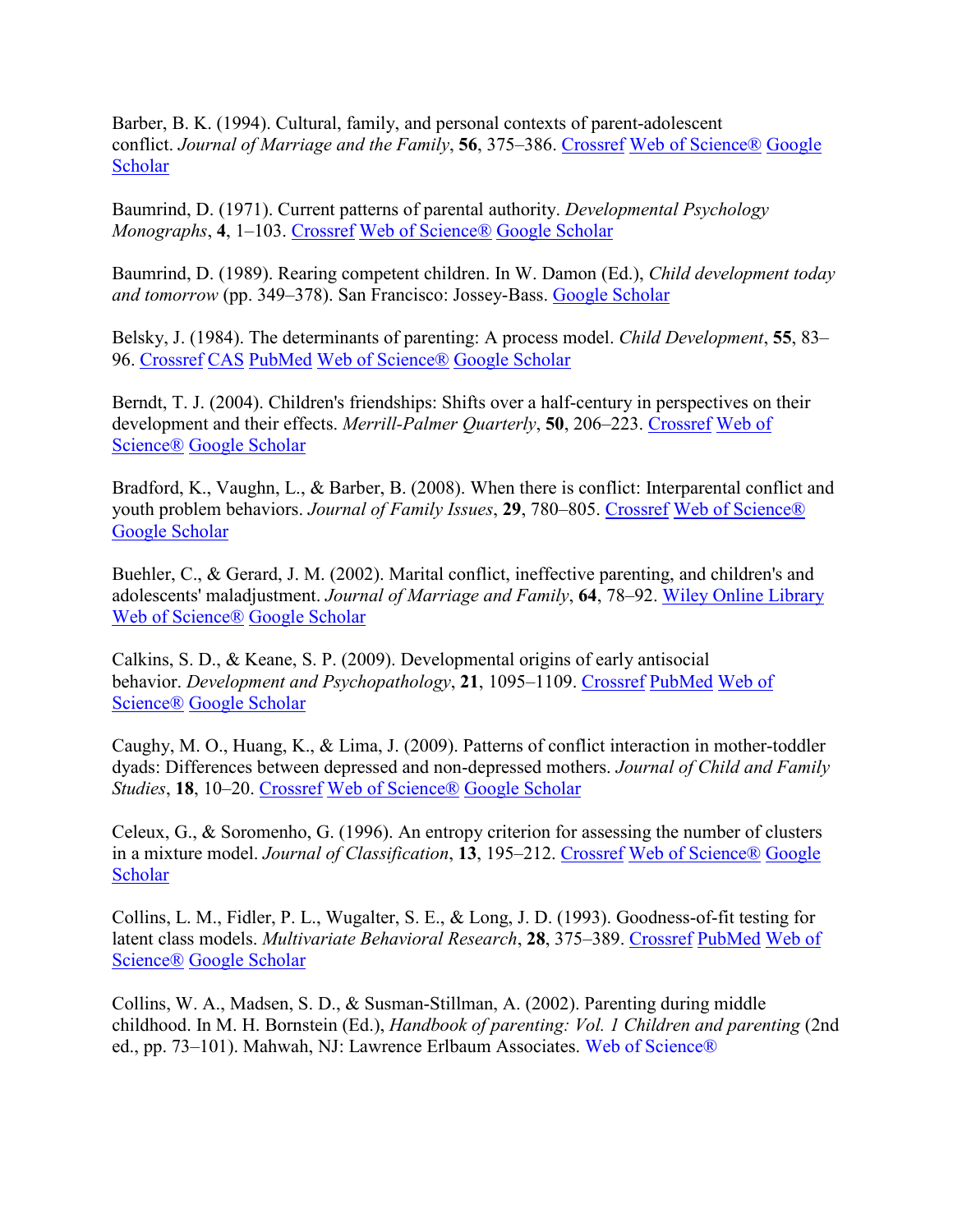Collins, W. A., & Russell, G. (1991). Mother‐child and father‐child relationships in middle childhood and adolescence: A developmental analysis. *Developmental Review*, **11**, 99–136. [Crossref](https://onlinelibrary.wiley.com/servlet/linkout?suffix=null&dbid=16&doi=10.1111%2Fsode.12040&key=10.1016%2F0273-2297%2891%2990004-8) [Web of Science®](https://onlinelibrary.wiley.com/servlet/linkout?suffix=null&dbid=128&doi=10.1111%2Fsode.12040&key=A1991FP53300001) [Google Scholar](http://scholar.google.com/scholar_lookup?hl=en&volume=Developmental+Review&publication_year=1991&pages=%0ACollins%2C+W.+A.%2C+%26+Russell%2C+G.+%281991%29.+Mother%E2%80%90child+and+father%E2%80%90child+relationships+in+middle+childhood+and+adolescence%3A+A+developmental+analysis.+Developmental+Review%2C+11%2C+99%E2%80%93136.&journal=99-136&issue=11&author=W.+A.+Collinsauthor=G.+Russell&isbn=73-101&title=Mother%E2%80%90child+and+father%E2%80%90child+relationships+in+middle+childhood+and+adolescence%3A+A+developmental+analysis&)

Cooper, C. R., & Cooper, R. G. (1992). Links between adolescents' relationships with their parents and peers: Models, evidence, and mechanisms. In R. D. Parke & G. W. Ladd (Eds.), *Family‐peer relationships: Modes of linkage* (pp. 135–158). Hillsdale, NJ: Erlbaum. [Web](https://onlinelibrary.wiley.com/servlet/linkout?suffix=null&dbid=128&doi=10.1111%2Fsode.12040&key=A1992JJ58200017)  [of Science®](https://onlinelibrary.wiley.com/servlet/linkout?suffix=null&dbid=128&doi=10.1111%2Fsode.12040&key=A1992JJ58200017) [Google Scholar](http://scholar.google.com/scholar_lookup?hl=en&volume=Developmental+Review&publication_year=1992&pages=%0ACooper%2C+C.+R.%2C+%26+Cooper%2C+R.+G.+%281992%29.+Links+between+adolescents%27+relationships+with+their+parents+and+peers%3A+Models%2C+evidence%2C+and+mechanisms.+In+%0AR.+D.+Parke%0A+%26+%0AG.+W.+Ladd%0A+%28Eds.%29%2C+Family%E2%80%90peer+relationships%3A+Modes+of+linkage+%28pp.+135%E2%80%93158%29.+Hillsdale%2C+NJ%3A+Erlbaum.&journal=99-136&issue=11&author=C.+R.+Cooperauthor=R.+G.+Cooper&isbn=135-158&title=Family%E2%80%90peer+relationships%3A+Modes+of+linkage&)

Cox, M. J., & Paley, B. (1997). Families as systems. *Annual Review of Psychology*, **48**, 243–267. [Crossref](https://onlinelibrary.wiley.com/servlet/linkout?suffix=null&dbid=16&doi=10.1111%2Fsode.12040&key=10.1146%2Fannurev.psych.48.1.243) [CAS](https://onlinelibrary.wiley.com/servlet/linkout?suffix=null&dbid=32&doi=10.1111%2Fsode.12040&key=1%3ASTN%3A280%3ADyaK2s7pvVGiug%253D%253D) [PubMed](https://onlinelibrary.wiley.com/servlet/linkout?suffix=null&dbid=8&doi=10.1111%2Fsode.12040&key=9046561) [Web of Science®](https://onlinelibrary.wiley.com/servlet/linkout?suffix=null&dbid=128&doi=10.1111%2Fsode.12040&key=A1997WH48000010) [Google Scholar](http://scholar.google.com/scholar_lookup?hl=en&volume=Annual+Review+of+Psychology&publication_year=1997&pages=%0ACox%2C+M.+J.%2C+%26+Paley%2C+B.+%281997%29.+Families+as+systems.+Annual+Review+of+Psychology%2C+48%2C+243%E2%80%93267.&journal=243-267&issue=48&author=M.+J.+Coxauthor=B.+Paley&isbn=135-158&title=Families+as+systems&)

Davies, P. T., & Cummings, E. M. (1994). Marital conflict and child adjustment: An emotional security hypothesis. *Psychological Bulletin*, **116**, 387–411. [Crossref](https://onlinelibrary.wiley.com/servlet/linkout?suffix=null&dbid=16&doi=10.1111%2Fsode.12040&key=10.1037%2F0033-2909.116.3.387) [CAS](https://onlinelibrary.wiley.com/servlet/linkout?suffix=null&dbid=32&doi=10.1111%2Fsode.12040&key=1%3ASTN%3A280%3ADyaK2M7gvVagtw%253D%253D) [PubMed](https://onlinelibrary.wiley.com/servlet/linkout?suffix=null&dbid=8&doi=10.1111%2Fsode.12040&key=7809306) [Web of](https://onlinelibrary.wiley.com/servlet/linkout?suffix=null&dbid=128&doi=10.1111%2Fsode.12040&key=A1994PR26200001)  [Science®](https://onlinelibrary.wiley.com/servlet/linkout?suffix=null&dbid=128&doi=10.1111%2Fsode.12040&key=A1994PR26200001) [Google Scholar](http://scholar.google.com/scholar_lookup?hl=en&volume=Psychological+Bulletin&publication_year=1994&pages=%0ADavies%2C+P.+T.%2C+%26+Cummings%2C+E.+M.+%281994%29.+Marital+conflict+and+child+adjustment%3A+An+emotional+security+hypothesis.+Psychological+Bulletin%2C+116%2C+387%E2%80%93411.&journal=387-411&issue=116&author=P.+T.+Daviesauthor=E.+M.+Cummings&isbn=135-158&title=Marital+conflict+and+child+adjustment%3A+An+emotional+security+hypothesis&)

Deutsch, M. (1973). *The resolution of conflict: Constructive and destructive processes*. New Haven, CT: Yale University Press. [Google Scholar](http://scholar.google.com/scholar_lookup?hl=en&volume=Psychological+Bulletin&publication_year=1973&pages=%0ADeutsch%2C+M.+%281973%29.+The+resolution+of+conflict%3A+Constructive+and+destructive+processes.+New+Haven%2C+CT%3A+Yale+University+Press.&journal=387-411&issue=116&author=M.+Deutsch&title=The+resolution+of+conflict%3A+Constructive+and+destructive+processes&)

Dixon, S. V., Graber, J. A., & Brooks-Gunn, J. (2008). The roles of respect for parental authority and parenting practices in parent‐child conflict among African American, Latino, and European American families. *Journal of Family Psychology*, **22**, 1–10. [Crossref](https://onlinelibrary.wiley.com/servlet/linkout?suffix=null&dbid=16&doi=10.1111%2Fsode.12040&key=10.1037%2F0893-3200.22.1.1) [PubMed](https://onlinelibrary.wiley.com/servlet/linkout?suffix=null&dbid=8&doi=10.1111%2Fsode.12040&key=18266527) [Web of Science®](https://onlinelibrary.wiley.com/servlet/linkout?suffix=null&dbid=128&doi=10.1111%2Fsode.12040&key=000253131500001) [Google Scholar](http://scholar.google.com/scholar_lookup?hl=en&volume=Journal+of+Family+Psychology&publication_year=2008&pages=%0ADixon%2C+S.+V.%2C+Graber%2C+J.+A.%2C+%26+Brooks%E2%80%90Gunn%2C+J.+%282008%29.+The+roles+of+respect+for+parental+authority+and+parenting+practices+in+parent%E2%80%90child+conflict+among+African+American%2C+Latino%2C+and+European+American+families.+Journal+of+Family+Psychology%2C+22%2C+1%E2%80%9310.&journal=1-10&issue=22&author=S.+V.+Dixonauthor=J.+A.+Graberauthor=J.+Brooks%E2%80%90Gunn&title=The+roles+of+respect+for+parental+authority+and+parenting+practices+in+parent%E2%80%90child+conflict+among+African+American%2C+Latino%2C+and+European+American+families&)

Dunn, J. (2004). *Understanding children's worlds*. Malden, MA: Blackwell. [Google Scholar](http://scholar.google.com/scholar_lookup?hl=en&volume=Journal+of+Family+Psychology&publication_year=2004&pages=%0ADunn%2C+J.+%282004%29.+Understanding+children%27s+worlds.+Malden%2C+MA%3A+Blackwell.&journal=1-10&issue=22&author=J.+Dunn&title=Understanding+children%27s+worlds&)

Fendrich, M., Warner, V., & Weissman, M. M. (1990). Family risk factors, parental depression, and psychopathology in offspring. *Developmental Psychology*, **26**, 40–50. [Crossref](https://onlinelibrary.wiley.com/servlet/linkout?suffix=null&dbid=16&doi=10.1111%2Fsode.12040&key=10.1037%2F0012-1649.26.1.40) [Web of](https://onlinelibrary.wiley.com/servlet/linkout?suffix=null&dbid=128&doi=10.1111%2Fsode.12040&key=A1990CH46000006)  [Science®](https://onlinelibrary.wiley.com/servlet/linkout?suffix=null&dbid=128&doi=10.1111%2Fsode.12040&key=A1990CH46000006) [Google Scholar](http://scholar.google.com/scholar_lookup?hl=en&volume=Developmental+Psychology&publication_year=1990&pages=%0AFendrich%2C+M.%2C+Warner%2C+V.%2C+%26+Weissman%2C+M.+M.+%281990%29.+Family+risk+factors%2C+parental+depression%2C+and+psychopathology+in+offspring.+Developmental+Psychology%2C+26%2C+40%E2%80%9350.&journal=40-50&issue=26&author=M.+Fendrichauthor=V.+Warnerauthor=M.+M.+Weissman&title=Family+risk+factors%2C+parental+depression%2C+and+psychopathology+in+offspring&)

Fraley, R. C., Roisman, G. I., & Haltigan, J. D. (2013). The legacy of early experiences in development: Formalizing alternative models of how early experiences are carried forward over time. *Developmental Psychology*, **49**, 109–126. [Crossref](https://onlinelibrary.wiley.com/servlet/linkout?suffix=null&dbid=16&doi=10.1111%2Fsode.12040&key=10.1037%2Fa0027852) [Web of Science®](https://onlinelibrary.wiley.com/servlet/linkout?suffix=null&dbid=128&doi=10.1111%2Fsode.12040&key=000313472000012) [Google Scholar](http://scholar.google.com/scholar_lookup?hl=en&volume=Developmental+Psychology&publication_year=2013&pages=%0AFraley%2C+R.+C.%2C+Roisman%2C+G.+I.%2C+%26+Haltigan%2C+J.+D.+%282013%29.+The+legacy+of+early+experiences+in+development%3A+Formalizing+alternative+models+of+how+early+experiences+are+carried+forward+over+time.+Developmental+Psychology%2C+49%2C+109%E2%80%93126.&journal=109-126&issue=49&author=R.+C.+Fraleyauthor=G.+I.+Roismanauthor=J.+D.+Haltigan&title=The+legacy+of+early+experiences+in+development%3A+Formalizing+alternative+models+of+how+early+experiences+are+carried+forward+over+time&)

Fuligni, A. J. (1998). Authority, autonomy, and parent‐adolescent conflict and cohesion: A study of adolescents from Mexican, Chinese, Filipino, and European backgrounds. *Developmental Psychology*, **34**, 782–792. [Crossref](https://onlinelibrary.wiley.com/servlet/linkout?suffix=null&dbid=16&doi=10.1111%2Fsode.12040&key=10.1037%2F0012-1649.34.4.782) [CAS](https://onlinelibrary.wiley.com/servlet/linkout?suffix=null&dbid=32&doi=10.1111%2Fsode.12040&key=1%3ASTN%3A280%3ADyaK1czks1anug%253D%253D) [PubMed](https://onlinelibrary.wiley.com/servlet/linkout?suffix=null&dbid=8&doi=10.1111%2Fsode.12040&key=9681270) [Web of Science®](https://onlinelibrary.wiley.com/servlet/linkout?suffix=null&dbid=128&doi=10.1111%2Fsode.12040&key=000074865200019) [Google Scholar](http://scholar.google.com/scholar_lookup?hl=en&volume=Developmental+Psychology&publication_year=1998&pages=%0AFuligni%2C+A.+J.+%281998%29.+Authority%2C+autonomy%2C+and+parent%E2%80%90adolescent+conflict+and+cohesion%3A+A+study+of+adolescents+from+Mexican%2C+Chinese%2C+Filipino%2C+and+European+backgrounds.+Developmental+Psychology%2C+34%2C+782%E2%80%93792.&journal=782-792&issue=34&author=A.+J.+Fuligni&title=Authority%2C+autonomy%2C+and+parent%E2%80%90adolescent+conflict+and+cohesion%3A+A+study+of+adolescents+from+Mexican%2C+Chinese%2C+Filipino%2C+and+European+backgrounds&)

Grieshaber, S. (2004). *Rethinking parent and child conflict*. New York: Routledge. [Crossref](https://onlinelibrary.wiley.com/servlet/linkout?suffix=null&dbid=16&doi=10.1111%2Fsode.12040&key=10.4324%2F9780203463574) [Google Scholar](http://scholar.google.com/scholar_lookup?hl=en&volume=Developmental+Psychology&publication_year=2004&pages=%0AGrieshaber%2C+S.+%282004%29.+Rethinking+parent+and+child+conflict.+New+York%3A+Routledge.&journal=782-792&issue=34&author=S.+Grieshaber&title=Rethinking+parent+and+child+conflict&)

Grotevant, H. D., & Cooper, C. R. (1985). Patterns of interaction in family relationships and the development of identity exploration in adolescence. *Child Development*, **56**, 415–428. [Crossref](https://onlinelibrary.wiley.com/servlet/linkout?suffix=null&dbid=16&doi=10.1111%2Fsode.12040&key=10.2307%2F1129730) [CAS](https://onlinelibrary.wiley.com/servlet/linkout?suffix=null&dbid=32&doi=10.1111%2Fsode.12040&key=1%3ASTN%3A280%3ADyaL2M7nvVGmtw%253D%253D) [PubMed](https://onlinelibrary.wiley.com/servlet/linkout?suffix=null&dbid=8&doi=10.1111%2Fsode.12040&key=3987416) [Web of Science®](https://onlinelibrary.wiley.com/servlet/linkout?suffix=null&dbid=128&doi=10.1111%2Fsode.12040&key=A1985AHA6100013) [Google Scholar](http://scholar.google.com/scholar_lookup?hl=en&volume=Child+Development&publication_year=1985&pages=%0AGrotevant%2C+H.+D.%2C+%26+Cooper%2C+C.+R.+%281985%29.+Patterns+of+interaction+in+family+relationships+and+the+development+of+identity+exploration+in+adolescence.+Child+Development%2C+56%2C+415%E2%80%93428.&journal=415-428&issue=56&author=H.+D.+Grotevantauthor=C.+R.+Cooper&title=Patterns+of+interaction+in+family+relationships+and+the+development+of+identity+exploration+in+adolescence&)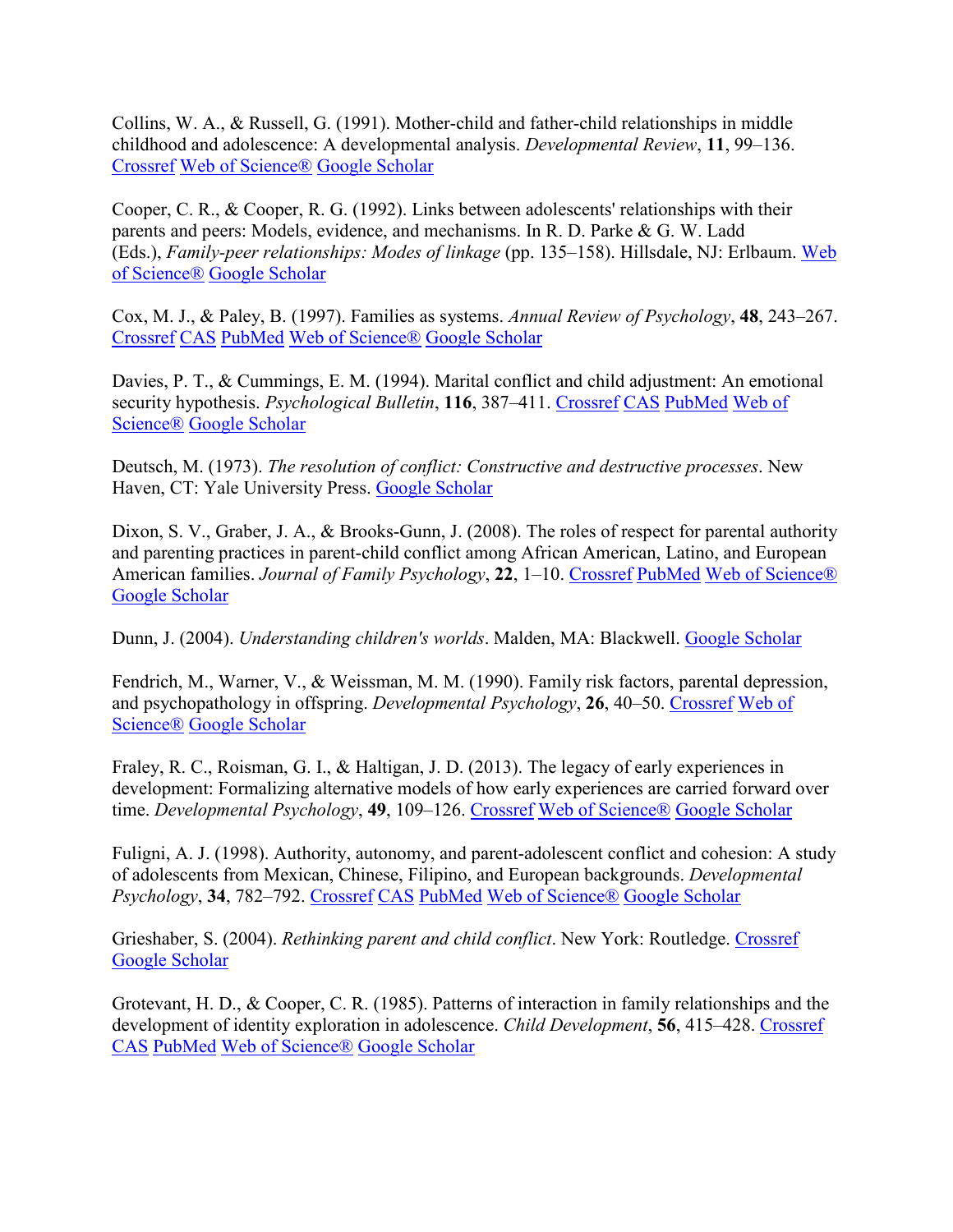Hair, E. C., Moore, K. A., Garrett, S. B., Ling, T., & Cleveland, K. (2008). The continued importance of quality parent‐adolescent relationships during late adolescence. *Journal of Research on Adolescence*, **18**, 187–200. [Wiley Online Library](https://onlinelibrary.wiley.com/doi/10.1111/j.1532-7795.2008.00556.x) [Web of Science®](https://onlinelibrary.wiley.com/servlet/linkout?suffix=null&dbid=128&doi=10.1111%2Fsode.12040&key=000253480300009) [Google Scholar](http://scholar.google.com/scholar_lookup?hl=en&volume=Journal+of+Research+on+Adolescence&publication_year=2008&pages=%0AHair%2C+E.+C.%2C+Moore%2C+K.+A.%2C+Garrett%2C+S.+B.%2C+Ling%2C+T.%2C+%26+Cleveland%2C+K.+%282008%29.+The+continued+importance+of+quality+parent%E2%80%90adolescent+relationships+during+late+adolescence.+Journal+of+Research+on+Adolescence%2C+18%2C+187%E2%80%93200.&journal=187-200&issue=18&author=E.+C.+Hairauthor=K.+A.+Mooreauthor=S.+B.+Garrettauthor=T.+Lingauthor=K.+Cleveland&title=The+continued+importance+of+quality+parent%E2%80%90adolescent+relationships+during+late+adolescence&)

Hauser, S. T., Power, S., & Noam, G. G. (1991). *Adolescents and their families: Paths of ego development*. New York: Free Press. [Google Scholar](http://scholar.google.com/scholar_lookup?hl=en&volume=Journal+of+Research+on+Adolescence&publication_year=1991&pages=%0AHauser%2C+S.+T.%2C+Power%2C+S.%2C+%26+Noam%2C+G.+G.+%281991%29.+Adolescents+and+their+families%3A+Paths+of+ego+development.+New+York%3A+Free+Press.&journal=187-200&issue=18&author=S.+T.+Hauserauthor=S.+Powerauthor=G.+G.+Noam&title=Adolescents+and+their+families%3A+Paths+of+ego+development&)

Hay, D. F. (1984). Social conflict in early childhood. In G. Whitehurst (Ed.), *Annals of child*  development (Vol. 1, pp. 1–44). Greenwich, CT: JAI. [Google Scholar](http://scholar.google.com/scholar_lookup?hl=en&volume=Journal+of+Research+on+Adolescence&publication_year=1984&pages=%0AHay%2C+D.+F.+%281984%29.+Social+conflict+in+early+childhood.+In+%0AG.+Whitehurst%0A+%28Ed.%29%2C+Annals+of+child+development+%28Vol.+1%2C+pp.+1%E2%80%9344%29.+Greenwich%2C+CT%3A+JAI.&journal=187-200&issue=18&author=D.+F.+Hay&isbn=1-44&title=Annals+of+child+development&)

Holden, G. W., & Miller, P. C. (1999). Enduring and different: A meta-analysis of the similarity in parents' child rearing. *Psychological Bulletin*, **125**, 223–254. [Crossref](https://onlinelibrary.wiley.com/servlet/linkout?suffix=null&dbid=16&doi=10.1111%2Fsode.12040&key=10.1037%2F0033-2909.125.2.223) [CAS](https://onlinelibrary.wiley.com/servlet/linkout?suffix=null&dbid=32&doi=10.1111%2Fsode.12040&key=1%3ASTN%3A280%3ADyaK1M7osl2jsw%253D%253D) [PubMed](https://onlinelibrary.wiley.com/servlet/linkout?suffix=null&dbid=8&doi=10.1111%2Fsode.12040&key=10087937) [Web of](https://onlinelibrary.wiley.com/servlet/linkout?suffix=null&dbid=128&doi=10.1111%2Fsode.12040&key=000078980900005)  [Science®](https://onlinelibrary.wiley.com/servlet/linkout?suffix=null&dbid=128&doi=10.1111%2Fsode.12040&key=000078980900005) [Google Scholar](http://scholar.google.com/scholar_lookup?hl=en&volume=Psychological+Bulletin&publication_year=1999&pages=%0AHolden%2C+G.+W.%2C+%26+Miller%2C+P.+C.+%281999%29.+Enduring+and+different%3A+A+meta%E2%80%90analysis+of+the+similarity+in+parents%27+child+rearing.+Psychological+Bulletin%2C+125%2C+223%E2%80%93254.&journal=223-254&issue=125&author=G.+W.+Holdenauthor=P.+C.+Miller&isbn=1-44&title=Enduring+and+different%3A+A+meta%E2%80%90analysis+of+the+similarity+in+parents%27+child+rearing&)

Huang, K., Teti, D. M., Caughy, M. O., Feldstein, S., & Genevro, J. (2007). Mother-child conflict interaction in the toddler years: Behavior patterns and correlates. *Journal of Child and Family Studies*, **16**, 219–241. [Crossref](https://onlinelibrary.wiley.com/servlet/linkout?suffix=null&dbid=16&doi=10.1111%2Fsode.12040&key=10.1007%2Fs10826-006-9081-6) [Google Scholar](http://scholar.google.com/scholar_lookup?hl=en&volume=Journal+of+Child+and+Family+Studies&publication_year=2007&pages=%0AHuang%2C+K.%2C+Teti%2C+D.+M.%2C+Caughy%2C+M.+O.%2C+Feldstein%2C+S.%2C+%26+Genevro%2C+J.+%282007%29.+Mother%E2%80%90child+conflict+interaction+in+the+toddler+years%3A+Behavior+patterns+and+correlates.+Journal+of+Child+and+Family+Studies%2C+16%2C+219%E2%80%93241.&journal=219-241&issue=16&author=K.+Huangauthor=D.+M.+Tetiauthor=M.+O.+Caughyauthor=S.+Feldsteinauthor=J.+Genevro&isbn=1-44&title=Mother%E2%80%90child+conflict+interaction+in+the+toddler+years%3A+Behavior+patterns+and+correlates&)

Iruka, I. U., Burchinal, M., & Cai, K. (2010). Long‐term effect of early relationships for African American children's academic and social development: An examination from kindergarten to fifth grade. *Journal of Black Psychology*, **36**, 144–171. [Crossref](https://onlinelibrary.wiley.com/servlet/linkout?suffix=null&dbid=16&doi=10.1111%2Fsode.12040&key=10.1177%2F0095798409353760) [Web of Science®](https://onlinelibrary.wiley.com/servlet/linkout?suffix=null&dbid=128&doi=10.1111%2Fsode.12040&key=000276382900002) [Google](http://scholar.google.com/scholar_lookup?hl=en&volume=Journal+of+Black+Psychology&publication_year=2010&pages=%0AIruka%2C+I.+U.%2C+Burchinal%2C+M.%2C+%26+Cai%2C+K.+%282010%29.+Long%E2%80%90term+effect+of+early+relationships+for+African+American+children%27s+academic+and+social+development%3A+An+examination+from+kindergarten+to+fifth+grade.+Journal+of+Black+Psychology%2C+36%2C+144%E2%80%93171.&journal=144-171&issue=36&author=I.+U.+Irukaauthor=M.+Burchinalauthor=K.+Cai&isbn=1-44&title=Long%E2%80%90term+effect+of+early+relationships+for+African+American+children%27s+academic+and+social+development%3A+An+examination+from+kindergarten+to+fifth+grade&)  **[Scholar](http://scholar.google.com/scholar_lookup?hl=en&volume=Journal+of+Black+Psychology&publication_year=2010&pages=%0AIruka%2C+I.+U.%2C+Burchinal%2C+M.%2C+%26+Cai%2C+K.+%282010%29.+Long%E2%80%90term+effect+of+early+relationships+for+African+American+children%27s+academic+and+social+development%3A+An+examination+from+kindergarten+to+fifth+grade.+Journal+of+Black+Psychology%2C+36%2C+144%E2%80%93171.&journal=144-171&issue=36&author=I.+U.+Irukaauthor=M.+Burchinalauthor=K.+Cai&isbn=1-44&title=Long%E2%80%90term+effect+of+early+relationships+for+African+American+children%27s+academic+and+social+development%3A+An+examination+from+kindergarten+to+fifth+grade&)** 

Kerns, K. A. (2008). Attachment in middle childhood. In J. Cassidy & P. R. Shaver (Eds.), *Handbook of attachment: Theory, research, and clinical applications* (2nd ed., pp. 366– 382). New York: Guilford Press. [Google Scholar](http://scholar.google.com/scholar_lookup?hl=en&volume=Journal+of+Black+Psychology&publication_year=2008&pages=%0AKerns%2C+K.+A.+%282008%29.+Attachment+in+middle+childhood.+In+%0AJ.+Cassidy%0A+%26+%0AP.+R.+Shaver%0A+%28Eds.%29%2C+Handbook+of+attachment%3A+Theory%2C+research%2C+and+clinical+applications+%282nd+ed.%2C+pp.+366%E2%80%93382%29.+New+York%3A+Guilford+Press.&journal=144-171&issue=36&author=K.+A.+Kerns&isbn=366-382&title=Handbook+of+attachment%3A+Theory%2C+research%2C+and+clinical+applications&)

Laible, D., Panfile, T., & Makariev, D. (2008). The quality and frequency of mother-toddler conflict: Links with attachment and temperament. *Child Development*, **79**, 426–443. [Wiley](https://onlinelibrary.wiley.com/doi/10.1111/j.1467-8624.2007.01134.x)  [Online Library](https://onlinelibrary.wiley.com/doi/10.1111/j.1467-8624.2007.01134.x) [PubMed](https://onlinelibrary.wiley.com/servlet/linkout?suffix=null&dbid=8&doi=10.1111%2Fsode.12040&key=18366432) [Web of Science®](https://onlinelibrary.wiley.com/servlet/linkout?suffix=null&dbid=128&doi=10.1111%2Fsode.12040&key=000254305300012) [Google Scholar](http://scholar.google.com/scholar_lookup?hl=en&volume=Child+Development&publication_year=2008&pages=%0ALaible%2C+D.%2C+Panfile%2C+T.%2C+%26+Makariev%2C+D.+%282008%29.+The+quality+and+frequency+of+mother%E2%80%90toddler+conflict%3A+Links+with+attachment+and+temperament.+Child+Development%2C+79%2C+426%E2%80%93443.&journal=426-443&issue=79&author=D.+Laibleauthor=T.+Panfileauthor=D.+Makariev&isbn=366-382&title=The+quality+and+frequency+of+mother%E2%80%90toddler+conflict%3A+Links+with+attachment+and+temperament&)

Laursen, B., & Hafen, C. A. (2010). Future directions in the study of close relationships: Conflict is bad (except when it's not). *Social Development*, **19**, 858–872. [Wiley Online Library](https://onlinelibrary.wiley.com/doi/10.1111/j.1467-9507.2009.00546.x) [PubMed](https://onlinelibrary.wiley.com/servlet/linkout?suffix=null&dbid=8&doi=10.1111%2Fsode.12040&key=20953335) [Web of Science®](https://onlinelibrary.wiley.com/servlet/linkout?suffix=null&dbid=128&doi=10.1111%2Fsode.12040&key=000282180900011) [Google Scholar](http://scholar.google.com/scholar_lookup?hl=en&volume=Social+Development&publication_year=2010&pages=%0ALaursen%2C+B.%2C+%26+Hafen%2C+C.+A.+%282010%29.+Future+directions+in+the+study+of+close+relationships%3A+Conflict+is+bad+%28except+when+it%27s+not%29.+Social+Development%2C+19%2C+858%E2%80%93872.&journal=858-872&issue=19&author=B.+Laursenauthor=C.+A.+Hafen&isbn=366-382&title=Future+directions+in+the+study+of+close+relationships%3A+Conflict+is+bad+%28except+when+it%27s+not%29&)

Laursen, B., & Mooney, K. S. (2008). Relationship network quality: Adolescent adjustment and perceptions of relationships with parents and friends. *American Journal of Orthopsychiatry*, **78**, 47–53. [Wiley Online Library](https://onlinelibrary.wiley.com/doi/10.1037/0002-9432.78.1.47) [PubMed](https://onlinelibrary.wiley.com/servlet/linkout?suffix=null&dbid=8&doi=10.1111%2Fsode.12040&key=18444726) [Web of Science®](https://onlinelibrary.wiley.com/servlet/linkout?suffix=null&dbid=128&doi=10.1111%2Fsode.12040&key=000255484300006) [Google Scholar](http://scholar.google.com/scholar_lookup?hl=en&volume=American+Journal+of+Orthopsychiatry&publication_year=2008&pages=%0ALaursen%2C+B.%2C+%26+Mooney%2C+K.+S.+%282008%29.+Relationship+network+quality%3A+Adolescent+adjustment+and+perceptions+of+relationships+with+parents+and+friends.+American+Journal+of+Orthopsychiatry%2C+78%2C+47%E2%80%9353.&journal=47-53&issue=78&author=B.+Laursenauthor=K.+S.+Mooney&isbn=366-382&title=Relationship+network+quality%3A+Adolescent+adjustment+and+perceptions+of+relationships+with+parents+and+friends&)

Lo, Y., Mendell, N., & Rubin, D. (2001). Testing the number of components in a normal mixture. *Biometrika*, **88**, 767–778. [Crossref](https://onlinelibrary.wiley.com/servlet/linkout?suffix=null&dbid=16&doi=10.1111%2Fsode.12040&key=10.1093%2Fbiomet%2F88.3.767) [Web of Science®](https://onlinelibrary.wiley.com/servlet/linkout?suffix=null&dbid=128&doi=10.1111%2Fsode.12040&key=000171536100012) [Google Scholar](http://scholar.google.com/scholar_lookup?hl=en&volume=Biometrika&publication_year=2001&pages=%0ALo%2C+Y.%2C+Mendell%2C+N.%2C+%26+Rubin%2C+D.+%282001%29.+Testing+the+number+of+components+in+a+normal+mixture.+Biometrika%2C+88%2C+767%E2%80%93778.&journal=767-778&issue=88&author=Y.+Loauthor=N.+Mendellauthor=D.+Rubin&isbn=366-382&title=Testing+the+number+of+components+in+a+normal+mixture&)

Luster, T., Rhoades, K., & Haas, B. (1989). The relation between parental values and parenting behaviors: A test of the Kohn hypothesis. *Journal of Marriage and the Family*, **51**, 139–147. [Crossref](https://onlinelibrary.wiley.com/servlet/linkout?suffix=null&dbid=16&doi=10.1111%2Fsode.12040&key=10.2307%2F352375) [Web of Science®](https://onlinelibrary.wiley.com/servlet/linkout?suffix=null&dbid=128&doi=10.1111%2Fsode.12040&key=A1989U044800013) [Google Scholar](http://scholar.google.com/scholar_lookup?hl=en&volume=Journal+of+Marriage+and+the+Family&publication_year=1989&pages=%0ALuster%2C+T.%2C+Rhoades%2C+K.%2C+%26+Haas%2C+B.+%281989%29.+The+relation+between+parental+values+and+parenting+behaviors%3A+A+test+of+the+Kohn+hypothesis.+Journal+of+Marriage+and+the+Family%2C+51%2C+139%E2%80%93147.&journal=139-147&issue=51&author=T.+Lusterauthor=K.+Rhoadesauthor=B.+Haas&isbn=366-382&title=The+relation+between+parental+values+and+parenting+behaviors%3A+A+test+of+the+Kohn+hypothesis&)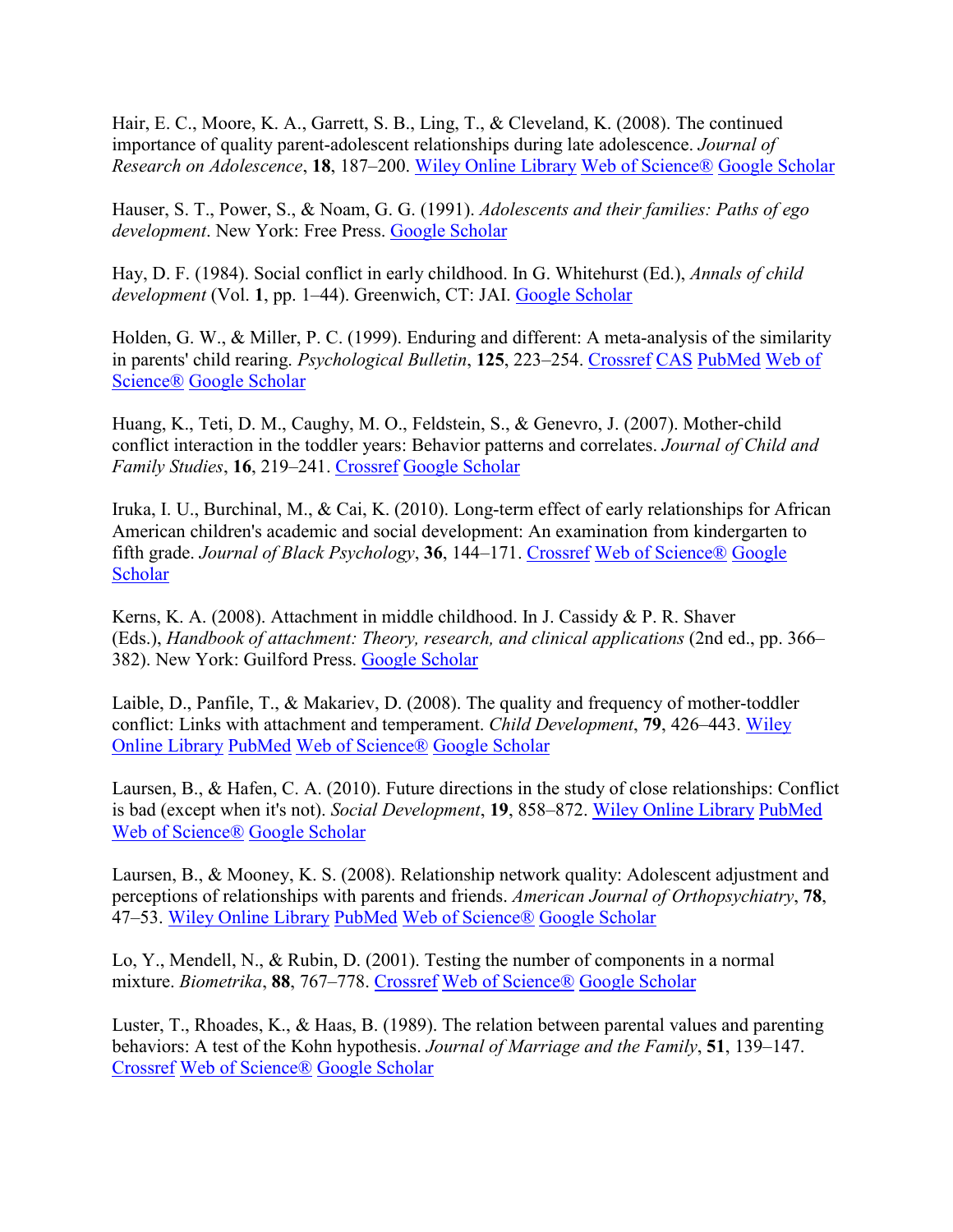Magnusson, D. (1998). The logic and implications of a person-oriented approach. In R. B. Cairns , L. R. Bergman , & J. Kagan (Eds.), *Methods and models for studying the individual* (pp. 33– 63). Thousand Oaks, CA: Sage. [Google Scholar](http://scholar.google.com/scholar_lookup?hl=en&volume=Journal+of+Marriage+and+the+Family&publication_year=1998&pages=%0AMagnusson%2C+D.+%281998%29.+The+logic+and+implications+of+a+person%E2%80%90oriented+approach.+In+%0AR.+B.+Cairns%0A%2C+%0AL.+R.+Bergman%0A%2C+%26+%0AJ.+Kagan%0A+%28Eds.%29%2C+Methods+and+models+for+studying+the+individual+%28pp.+33%E2%80%9363%29.+Thousand+Oaks%2C+CA%3A+Sage.&journal=139-147&issue=51&author=D.+Magnusson&isbn=33-63&title=Methods+and+models+for+studying+the+individual&)

McGue, M., Elkins, I., Walden, B., & Iacono, W. G. (2005). Perceptions of the parent-adolescent relationship: A longitudinal investigation. *Developmental Psychology*, **41**, 971–984. [Crossref](https://onlinelibrary.wiley.com/servlet/linkout?suffix=null&dbid=16&doi=10.1111%2Fsode.12040&key=10.1037%2F0012-1649.41.6.971) [PubMed](https://onlinelibrary.wiley.com/servlet/linkout?suffix=null&dbid=8&doi=10.1111%2Fsode.12040&key=16351340) [Web of Science®](https://onlinelibrary.wiley.com/servlet/linkout?suffix=null&dbid=128&doi=10.1111%2Fsode.12040&key=000233715700011) [Google Scholar](http://scholar.google.com/scholar_lookup?hl=en&volume=Developmental+Psychology&publication_year=2005&pages=%0AMcGue%2C+M.%2C+Elkins%2C+I.%2C+Walden%2C+B.%2C+%26+Iacono%2C+W.+G.+%282005%29.+Perceptions+of+the+parent%E2%80%90adolescent+relationship%3A+A+longitudinal+investigation.+Developmental+Psychology%2C+41%2C+971%E2%80%93984.&journal=971-984&issue=41&author=M.+McGueauthor=I.+Elkinsauthor=B.+Waldenauthor=W.+G.+Iacono&isbn=33-63&title=Perceptions+of+the+parent%E2%80%90adolescent+relationship%3A+A+longitudinal+investigation&)

Meunier, J. C., Roskam, I., Stievenart, M., van de Moortele, G., Browne, D. T., & Kumar, A. (2011). Externalizing behavior trajectories: The role of parenting, sibling relationships and child personality. *Journal of Applied Developmental Psychology*, **32**, 20–33. [Crossref](https://onlinelibrary.wiley.com/servlet/linkout?suffix=null&dbid=16&doi=10.1111%2Fsode.12040&key=10.1016%2Fj.appdev.2010.09.006) [Web of](https://onlinelibrary.wiley.com/servlet/linkout?suffix=null&dbid=128&doi=10.1111%2Fsode.12040&key=000287389000003)  [Science®](https://onlinelibrary.wiley.com/servlet/linkout?suffix=null&dbid=128&doi=10.1111%2Fsode.12040&key=000287389000003) [Google Scholar](http://scholar.google.com/scholar_lookup?hl=en&volume=Journal+of+Applied+Developmental+Psychology&publication_year=2011&pages=%0AMeunier%2C+J.+C.%2C+Roskam%2C+I.%2C+Stievenart%2C+M.%2C+van+de+Moortele%2C+G.%2C+Browne%2C+D.+T.%2C+%26+Kumar%2C+A.+%282011%29.+Externalizing+behavior+trajectories%3A+The+role+of+parenting%2C+sibling+relationships+and+child+personality.+Journal+of+Applied+Developmental+Psychology%2C+32%2C+20%E2%80%9333.&journal=20-33&issue=32&author=J.+C.+Meunierauthor=I.+Roskamauthor=M.+Stievenartauthor=G.+Moorteleauthor=D.+T.+Browneauthor=A.+Kumar&isbn=33-63&title=Externalizing+behavior+trajectories%3A+The+role+of+parenting%2C+sibling+relationships+and+child+personality&)

Meyers, S. A. (1999). Mothering in context: Ecological determinants of parent behavior. *Merrill‐ Palmer Quarterly*, **45**, 332–357. [Web of Science®](https://onlinelibrary.wiley.com/servlet/linkout?suffix=null&dbid=128&doi=10.1111%2Fsode.12040&key=000081125500008) [Google Scholar](http://scholar.google.com/scholar_lookup?hl=en&volume=Merrill%E2%80%90Palmer+Quarterly&publication_year=1999&pages=%0AMeyers%2C+S.+A.+%281999%29.+Mothering+in+context%3A+Ecological+determinants+of+parent+behavior.+Merrill%E2%80%90Palmer+Quarterly%2C+45%2C+332%E2%80%93357.&journal=332-357&issue=45&author=S.+A.+Meyers&isbn=33-63&title=Mothering+in+context%3A+Ecological+determinants+of+parent+behavior&)

Moffitt, T. E., & Caspi, A. (2001). Childhood predictors differentiate life-course persistent and adolescence‐limited antisocial pathways among males and females. *Development and Psychopathology*, **13**, 355–375. [Crossref](https://onlinelibrary.wiley.com/servlet/linkout?suffix=null&dbid=16&doi=10.1111%2Fsode.12040&key=10.1017%2FS0954579401002097) [CAS](https://onlinelibrary.wiley.com/servlet/linkout?suffix=null&dbid=32&doi=10.1111%2Fsode.12040&key=1%3ASTN%3A280%3ADC%252BD3MzhvVSgsw%253D%253D) [PubMed](https://onlinelibrary.wiley.com/servlet/linkout?suffix=null&dbid=8&doi=10.1111%2Fsode.12040&key=11393651) [Web of Science®](https://onlinelibrary.wiley.com/servlet/linkout?suffix=null&dbid=128&doi=10.1111%2Fsode.12040&key=000168805500009) [Google Scholar](http://scholar.google.com/scholar_lookup?hl=en&volume=Development+and+Psychopathology&publication_year=2001&pages=%0AMoffitt%2C+T.+E.%2C+%26+Caspi%2C+A.+%282001%29.+Childhood+predictors+differentiate+life%E2%80%90course+persistent+and+adolescence%E2%80%90limited+antisocial+pathways+among+males+and+females.+Development+and+Psychopathology%2C+13%2C+355%E2%80%93375.&journal=355-375&issue=13&author=T.+E.+Moffittauthor=A.+Caspi&isbn=33-63&title=Childhood+predictors+differentiate+life%E2%80%90course+persistent+and+adolescence%E2%80%90limited+antisocial+pathways+among+males+and+females&)

Muthén, B., & Muthén, L. K. (2000). Integrating person-centered and variable-centered analyses: Growth mixture modeling with latent trajectory classes. *Alcoholism: Clinical and Experimental Research*, **24**, 882–891. [Wiley Online Library](https://onlinelibrary.wiley.com/doi/10.1111/j.1530-0277.2000.tb02070.x) [CAS](https://onlinelibrary.wiley.com/servlet/linkout?suffix=null&dbid=32&doi=10.1111%2Fsode.12040&key=1%3ASTN%3A280%3ADC%252BD3M%252Fitlejug%253D%253D) [PubMed](https://onlinelibrary.wiley.com/servlet/linkout?suffix=null&dbid=8&doi=10.1111%2Fsode.12040&key=10888079) [Web of Science®](https://onlinelibrary.wiley.com/servlet/linkout?suffix=null&dbid=128&doi=10.1111%2Fsode.12040&key=000087757000020) [Google Scholar](http://scholar.google.com/scholar_lookup?hl=en&volume=Alcoholism%3A+Clinical+and+Experimental+Research&publication_year=2000&pages=%0AMuth%C3%A9n%2C+B.%2C+%26+Muth%C3%A9n%2C+L.+K.+%282000%29.+Integrating+person%E2%80%90centered+and+variable%E2%80%90centered+analyses%3A+Growth+mixture+modeling+with+latent+trajectory+classes.+Alcoholism%3A+Clinical+and+Experimental+Research%2C+24%2C+882%E2%80%93891.&journal=882-891&issue=24&author=B.+Muth%C3%A9nauthor=L.+K.+Muth%C3%A9n&isbn=33-63&title=Integrating+person%E2%80%90centered+and+variable%E2%80%90centered+analyses%3A+Growth+mixture+modeling+with+latent+trajectory+classes&)

Muthén, L., & Muthén, B. (2010). *Mplus user's guide*. Los Angeles, CA: Muthén & Muthén. [Google Scholar](http://scholar.google.com/scholar_lookup?hl=en&volume=Alcoholism%3A+Clinical+and+Experimental+Research&publication_year=2010&pages=%0AMuth%C3%A9n%2C+L.%2C+%26+Muth%C3%A9n%2C+B.+%282010%29.+Mplus+user%27s+guide.+Los+Angeles%2C+CA%3A+Muth%C3%A9n+%26+Muth%C3%A9n.&journal=882-891&issue=24&author=L.+Muth%C3%A9nauthor=B.+Muth%C3%A9n&title=Mplus+user%27s+guide&)

Nelson, J. A., O'Brien, M., Blankson, A. N., Calkins, S. D., & Keane, S. P. (2009). Family stress and parental responses to children's negative emotions: Tests of the spillover, crossover, and compensatory hypotheses. *Journal of Family Psychology*, **23**, 671–679. [Crossref](https://onlinelibrary.wiley.com/servlet/linkout?suffix=null&dbid=16&doi=10.1111%2Fsode.12040&key=10.1037%2Fa0015977) [PubMed](https://onlinelibrary.wiley.com/servlet/linkout?suffix=null&dbid=8&doi=10.1111%2Fsode.12040&key=19803603) [Web](https://onlinelibrary.wiley.com/servlet/linkout?suffix=null&dbid=128&doi=10.1111%2Fsode.12040&key=000270796200006)  [of Science®](https://onlinelibrary.wiley.com/servlet/linkout?suffix=null&dbid=128&doi=10.1111%2Fsode.12040&key=000270796200006) [Google Scholar](http://scholar.google.com/scholar_lookup?hl=en&volume=Journal+of+Family+Psychology&publication_year=2009&pages=%0ANelson%2C+J.+A.%2C+O%27Brien%2C+M.%2C+Blankson%2C+A.+N.%2C+Calkins%2C+S.+D.%2C+%26+Keane%2C+S.+P.+%282009%29.+Family+stress+and+parental+responses+to+children%27s+negative+emotions%3A+Tests+of+the+spillover%2C+crossover%2C+and+compensatory+hypotheses.+Journal+of+Family+Psychology%2C+23%2C+671%E2%80%93679.&journal=671-679&issue=23&author=J.+A.+Nelsonauthor=M.+O%27Brienauthor=A.+N.+Blanksonauthor=S.+D.+Calkinsauthor=S.+P.+Keane&title=Family+stress+and+parental+responses+to+children%27s+negative+emotions%3A+Tests+of+the+spillover%2C+crossover%2C+and+compensatory+hypotheses&)

Nylund, K. L., Asparouhov, T., & Muthén, B. O. (2007). Deciding on the number of classes in latent class analysis and growth mixture modeling: A Monte Carlo simulation study. *Structural Equation Modeling*, **14**, 535–569. [Crossref](https://onlinelibrary.wiley.com/servlet/linkout?suffix=null&dbid=16&doi=10.1111%2Fsode.12040&key=10.1080%2F10705510701575396) [Web of Science®](https://onlinelibrary.wiley.com/servlet/linkout?suffix=null&dbid=128&doi=10.1111%2Fsode.12040&key=000250793800001) [Google Scholar](http://scholar.google.com/scholar_lookup?hl=en&volume=Structural+Equation+Modeling&publication_year=2007&pages=%0ANylund%2C+K.+L.%2C+Asparouhov%2C+T.%2C+%26+Muth%C3%A9n%2C+B.+O.+%282007%29.+Deciding+on+the+number+of+classes+in+latent+class+analysis+and+growth+mixture+modeling%3A+A+Monte+Carlo+simulation+study.+Structural+Equation+Modeling%2C+14%2C+535%E2%80%93569.&journal=535-569&issue=14&author=K.+L.+Nylundauthor=T.+Asparouhovauthor=B.+O.+Muth%C3%A9n&title=Deciding+on+the+number+of+classes+in+latent+class+analysis+and+growth+mixture+modeling%3A+A+Monte+Carlo+simulation+study&)

Ostrov, J. M., & Bishop, C. M. (2008). Preschoolers' aggression and parent‐child conflict: A multi‐informant and multi‐method study. *Journal of Experimental Child Psychology*, **99**, 309– 322. [Crossref](https://onlinelibrary.wiley.com/servlet/linkout?suffix=null&dbid=16&doi=10.1111%2Fsode.12040&key=10.1016%2Fj.jecp.2008.01.001) [PubMed](https://onlinelibrary.wiley.com/servlet/linkout?suffix=null&dbid=8&doi=10.1111%2Fsode.12040&key=18299136) [Web of Science®](https://onlinelibrary.wiley.com/servlet/linkout?suffix=null&dbid=128&doi=10.1111%2Fsode.12040&key=000255216100005) [Google Scholar](http://scholar.google.com/scholar_lookup?hl=en&volume=Journal+of+Experimental+Child+Psychology&publication_year=2008&pages=%0AOstrov%2C+J.+M.%2C+%26+Bishop%2C+C.+M.+%282008%29.+Preschoolers%27+aggression+and+parent%E2%80%90child+conflict%3A+A+multi%E2%80%90informant+and+multi%E2%80%90method+study.+Journal+of+Experimental+Child+Psychology%2C+99%2C+309%E2%80%93322.&journal=309-322&issue=99&author=J.+M.+Ostrovauthor=C.+M.+Bishop&title=Preschoolers%27+aggression+and+parent%E2%80%90child+conflict%3A+A+multi%E2%80%90informant+and+multi%E2%80%90method+study&)

Parke, R. D., & Buriel, R. (2006). Socialization in the family: Ethnic and ecological perspectives. In N. Eisenberg , W. Damon , & R. M. Lerner (Eds.), *Handbook of child psychology; Vol. 3, Social, emotional, and personality development* (6th ed., pp. 429–504). Hoboken, NJ: Wiley. [Google Scholar](http://scholar.google.com/scholar_lookup?hl=en&volume=Journal+of+Experimental+Child+Psychology&publication_year=2006&pages=%0AParke%2C+R.+D.%2C+%26+Buriel%2C+R.+%282006%29.+Socialization+in+the+family%3A+Ethnic+and+ecological+perspectives.+In+%0AN.+Eisenberg%0A%2C+%0AW.+Damon%0A%2C+%26+%0AR.+M.+Lerner%0A+%28Eds.%29%2C+Handbook+of+child+psychology%3B+Vol.+3%2C+Social%2C+emotional%2C+and+personality+development+%286th+ed.%2C+pp.+429%E2%80%93504%29.+Hoboken%2C+NJ%3A+Wiley.&journal=309-322&issue=99&author=R.+D.+Parkeauthor=R.+Buriel&isbn=429-504&title=Handbook+of+child+psychology%3B+Vol.+3%2C+Social%2C+emotional%2C+and+personality+development&)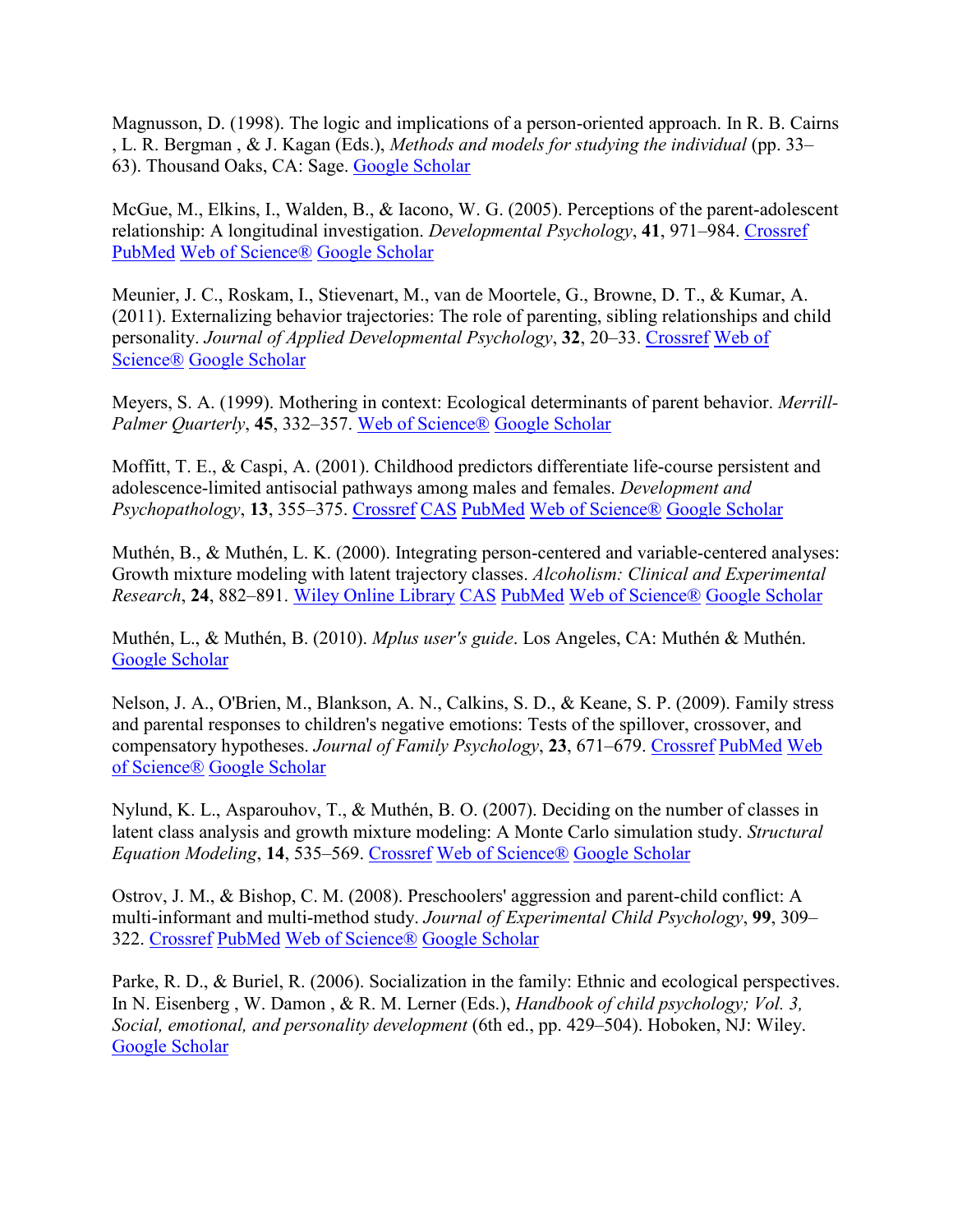Parker, J. G., & Asher, S. R. (1993). Friendship and friendship quality in middle childhood: Links with peer group acceptance and feelings of loneliness and social dissatisfaction. *Developmental Psychology*, **29**, 611–621. [Crossref](https://onlinelibrary.wiley.com/servlet/linkout?suffix=null&dbid=16&doi=10.1111%2Fsode.12040&key=10.1037%2F0012-1649.29.4.611) [Web of Science®](https://onlinelibrary.wiley.com/servlet/linkout?suffix=null&dbid=128&doi=10.1111%2Fsode.12040&key=A1993LK42600001) [Google](http://scholar.google.com/scholar_lookup?hl=en&volume=Developmental+Psychology&publication_year=1993&pages=%0AParker%2C+J.+G.%2C+%26+Asher%2C+S.+R.+%281993%29.+Friendship+and+friendship+quality+in+middle+childhood%3A+Links+with+peer+group+acceptance+and+feelings+of+loneliness+and+social+dissatisfaction.+Developmental+Psychology%2C+29%2C+611%E2%80%93621.&journal=611-621&issue=29&author=J.+G.+Parkerauthor=S.+R.+Asher&isbn=429-504&title=Friendship+and+friendship+quality+in+middle+childhood%3A+Links+with+peer+group+acceptance+and+feelings+of+loneliness+and+social+dissatisfaction&)  [Scholar](http://scholar.google.com/scholar_lookup?hl=en&volume=Developmental+Psychology&publication_year=1993&pages=%0AParker%2C+J.+G.%2C+%26+Asher%2C+S.+R.+%281993%29.+Friendship+and+friendship+quality+in+middle+childhood%3A+Links+with+peer+group+acceptance+and+feelings+of+loneliness+and+social+dissatisfaction.+Developmental+Psychology%2C+29%2C+611%E2%80%93621.&journal=611-621&issue=29&author=J.+G.+Parkerauthor=S.+R.+Asher&isbn=429-504&title=Friendship+and+friendship+quality+in+middle+childhood%3A+Links+with+peer+group+acceptance+and+feelings+of+loneliness+and+social+dissatisfaction&)

Patterson, G. R. (1982). *Coercive family process*. Eugene, OR: Castalia. [Google Scholar](http://scholar.google.com/scholar_lookup?hl=en&volume=Developmental+Psychology&publication_year=1982&pages=%0APatterson%2C+G.+R.+%281982%29.+Coercive+family+process.+Eugene%2C+OR%3A+Castalia.&journal=611-621&issue=29&author=G.+R.+Patterson&title=Coercive+family+process&)

Pianta, R. C. (1994). Patterns of relationships between children and kindergarten teachers. *Journal of School Psychology*, **32**, 15–31. [Crossref](https://onlinelibrary.wiley.com/servlet/linkout?suffix=null&dbid=16&doi=10.1111%2Fsode.12040&key=10.1016%2F0022-4405%2894%2990026-4) [Web of Science®](https://onlinelibrary.wiley.com/servlet/linkout?suffix=null&dbid=128&doi=10.1111%2Fsode.12040&key=A1994MY57100002) [Google Scholar](http://scholar.google.com/scholar_lookup?hl=en&volume=Journal+of+School+Psychology&publication_year=1994&pages=%0APianta%2C+R.+C.+%281994%29.+Patterns+of+relationships+between+children+and+kindergarten+teachers.+Journal+of+School+Psychology%2C+32%2C+15%E2%80%9331.&journal=15-31&issue=32&author=R.+C.+Pianta&title=Patterns+of+relationships+between+children+and+kindergarten+teachers&)

Radloff, L. S. (1977). The CES-D Scale: A self-report depression scale for research in the general population. *Applied Psychological Measurement*, **1**, 385–401. [Crossref](https://onlinelibrary.wiley.com/servlet/linkout?suffix=null&dbid=16&doi=10.1111%2Fsode.12040&key=10.1177%2F014662167700100306) [Web of Science®](https://onlinelibrary.wiley.com/servlet/linkout?suffix=null&dbid=128&doi=10.1111%2Fsode.12040&key=000084278100002) [Google Scholar](http://scholar.google.com/scholar_lookup?hl=en&volume=Applied+Psychological+Measurement&publication_year=1977&pages=%0ARadloff%2C+L.+S.+%281977%29.+The+CES%E2%80%90D+Scale%3A+A+self%E2%80%90report+depression+scale+for+research+in+the+general+population.+Applied+Psychological+Measurement%2C+1%2C+385%E2%80%93401.&journal=385-401&issue=1&author=L.+S.+Radloff&title=The+CES%E2%80%90D+Scale%3A+A+self%E2%80%90report+depression+scale+for+research+in+the+general+population&)

Ram, N., & Grimm, K. J. (2009). Growth mixture modeling: A method for identifying differences in longitudinal change among unobserved groups. *International Journal of Behavioral Development*, **33**, 565–576. [Crossref](https://onlinelibrary.wiley.com/servlet/linkout?suffix=null&dbid=16&doi=10.1111%2Fsode.12040&key=10.1177%2F0165025409343765) [PubMed](https://onlinelibrary.wiley.com/servlet/linkout?suffix=null&dbid=8&doi=10.1111%2Fsode.12040&key=23885133) [Web of Science®](https://onlinelibrary.wiley.com/servlet/linkout?suffix=null&dbid=128&doi=10.1111%2Fsode.12040&key=000271142100009) [Google Scholar](http://scholar.google.com/scholar_lookup?hl=en&volume=International+Journal+of+Behavioral+Development&publication_year=2009&pages=%0ARam%2C+N.%2C+%26+Grimm%2C+K.+J.+%282009%29.+Growth+mixture+modeling%3A+A+method+for+identifying+differences+in+longitudinal+change+among+unobserved+groups.+International+Journal+of+Behavioral+Development%2C+33%2C+565%E2%80%93576.&journal=565-576&issue=33&author=N.+Ramauthor=K.+J.+Grimm&title=Growth+mixture+modeling%3A+A+method+for+identifying+differences+in+longitudinal+change+among+unobserved+groups&)

Repetti, R. L., & Wood, J. (1997). Effects of daily stress at work on mothers' interactions with preschoolers. *Journal of Family Psychology*, **11**, 90–108. [Crossref](https://onlinelibrary.wiley.com/servlet/linkout?suffix=null&dbid=16&doi=10.1111%2Fsode.12040&key=10.1037%2F0893-3200.11.1.90) [Web of Science®](https://onlinelibrary.wiley.com/servlet/linkout?suffix=null&dbid=128&doi=10.1111%2Fsode.12040&key=A1997WM84700008) [Google](http://scholar.google.com/scholar_lookup?hl=en&volume=Journal+of+Family+Psychology&publication_year=1997&pages=%0ARepetti%2C+R.+L.%2C+%26+Wood%2C+J.+%281997%29.+Effects+of+daily+stress+at+work+on+mothers%27+interactions+with+preschoolers.+Journal+of+Family+Psychology%2C+11%2C+90%E2%80%93108.&journal=90-108&issue=11&author=R.+L.+Repettiauthor=J.+Wood&title=Effects+of+daily+stress+at+work+on+mothers%27+interactions+with+preschoolers&)  [Scholar](http://scholar.google.com/scholar_lookup?hl=en&volume=Journal+of+Family+Psychology&publication_year=1997&pages=%0ARepetti%2C+R.+L.%2C+%26+Wood%2C+J.+%281997%29.+Effects+of+daily+stress+at+work+on+mothers%27+interactions+with+preschoolers.+Journal+of+Family+Psychology%2C+11%2C+90%E2%80%93108.&journal=90-108&issue=11&author=R.+L.+Repettiauthor=J.+Wood&title=Effects+of+daily+stress+at+work+on+mothers%27+interactions+with+preschoolers&)

Rubenstein, J. L., & Feldman, S. S. (1993). Conflict‐resolution behavior in adolescent boys: Antecedents and adaptational correlates. *Journal of Research on Adolescence*, **3**, 41–66. [Crossref](https://onlinelibrary.wiley.com/servlet/linkout?suffix=null&dbid=16&doi=10.1111%2Fsode.12040&key=10.1207%2Fs15327795jra0301_3) [Google Scholar](http://scholar.google.com/scholar_lookup?hl=en&volume=Journal+of+Research+on+Adolescence&publication_year=1993&pages=%0ARubenstein%2C+J.+L.%2C+%26+Feldman%2C+S.+S.+%281993%29.+Conflict%E2%80%90resolution+behavior+in+adolescent+boys%3A+Antecedents+and+adaptational+correlates.+Journal+of+Research+on+Adolescence%2C+3%2C+41%E2%80%9366.&journal=41-66&issue=3&author=J.+L.+Rubensteinauthor=S.+S.+Feldman&title=Conflict%E2%80%90resolution+behavior+in+adolescent+boys%3A+Antecedents+and+adaptational+correlates&)

Schaefer, E. S., & Edgerton, M. (1985). Parent and child correlates of parental modernity. In I. E. Sigel (Ed.), *Parental belief systems* (pp. 287–318). Hillsdale, NJ: Lawrence Erlbaum. [Google](http://scholar.google.com/scholar_lookup?hl=en&volume=Journal+of+Research+on+Adolescence&publication_year=1985&pages=%0ASchaefer%2C+E.+S.%2C+%26+Edgerton%2C+M.+%281985%29.+Parent+and+child+correlates+of+parental+modernity.+In+%0AI.+E.+Sigel%0A+%28Ed.%29%2C+Parental+belief+systems+%28pp.+287%E2%80%93318%29.+Hillsdale%2C+NJ%3A+Lawrence+Erlbaum.&journal=41-66&issue=3&author=E.+S.+Schaeferauthor=M.+Edgerton&isbn=287-318&title=Parental+belief+systems&)  [Scholar](http://scholar.google.com/scholar_lookup?hl=en&volume=Journal+of+Research+on+Adolescence&publication_year=1985&pages=%0ASchaefer%2C+E.+S.%2C+%26+Edgerton%2C+M.+%281985%29.+Parent+and+child+correlates+of+parental+modernity.+In+%0AI.+E.+Sigel%0A+%28Ed.%29%2C+Parental+belief+systems+%28pp.+287%E2%80%93318%29.+Hillsdale%2C+NJ%3A+Lawrence+Erlbaum.&journal=41-66&issue=3&author=E.+S.+Schaeferauthor=M.+Edgerton&isbn=287-318&title=Parental+belief+systems&)

Schaefer, M. T., & Olson, D. H. (1981). Assessing intimacy: The pair inventory. *Journal of Marital and Family Therapy*, **7**, 47–60. [Wiley Online Library](https://onlinelibrary.wiley.com/doi/10.1111/j.1752-0606.1981.tb01351.x) [Web of Science®](https://onlinelibrary.wiley.com/servlet/linkout?suffix=null&dbid=128&doi=10.1111%2Fsode.12040&key=A1981LB53900006) [Google Scholar](http://scholar.google.com/scholar_lookup?hl=en&volume=Journal+of+Marital+and+Family+Therapy&publication_year=1981&pages=%0ASchaefer%2C+M.+T.%2C+%26+Olson%2C+D.+H.+%281981%29.+Assessing+intimacy%3A+The+pair+inventory.+Journal+of+Marital+and+Family+Therapy%2C+7%2C+47%E2%80%9360.&journal=47-60&issue=7&author=M.+T.+Schaeferauthor=D.+H.+Olson&isbn=287-318&title=Assessing+intimacy%3A+The+pair+inventory&)

Schlomer, G. L., Bauman, S., & Card, N. A. (2010). Best practices for missing data management in counseling psychology. *Journal of Counseling Psychology*, **57**, 1–10. [Crossref](https://onlinelibrary.wiley.com/servlet/linkout?suffix=null&dbid=16&doi=10.1111%2Fsode.12040&key=10.1037%2Fa0018082) [PubMed](https://onlinelibrary.wiley.com/servlet/linkout?suffix=null&dbid=8&doi=10.1111%2Fsode.12040&key=21133556) [Web](https://onlinelibrary.wiley.com/servlet/linkout?suffix=null&dbid=128&doi=10.1111%2Fsode.12040&key=000274001100001)  [of Science®](https://onlinelibrary.wiley.com/servlet/linkout?suffix=null&dbid=128&doi=10.1111%2Fsode.12040&key=000274001100001) [Google Scholar](http://scholar.google.com/scholar_lookup?hl=en&volume=Journal+of+Counseling+Psychology&publication_year=2010&pages=%0ASchlomer%2C+G.+L.%2C+Bauman%2C+S.%2C+%26+Card%2C+N.+A.+%282010%29.+Best+practices+for+missing+data+management+in+counseling+psychology.+Journal+of+Counseling+Psychology%2C+57%2C+1%E2%80%9310.&journal=1-10&issue=57&author=G.+L.+Schlomerauthor=S.+Baumanauthor=N.+A.+Card&isbn=287-318&title=Best+practices+for+missing+data+management+in+counseling+psychology&)

Sclove, L. (1987). Application of model‐selection criteria to some problems in multivariate analysis. *Psychometrika*, **52**, 333–343. [Crossref](https://onlinelibrary.wiley.com/servlet/linkout?suffix=null&dbid=16&doi=10.1111%2Fsode.12040&key=10.1007%2FBF02294360) [Web of Science®](https://onlinelibrary.wiley.com/servlet/linkout?suffix=null&dbid=128&doi=10.1111%2Fsode.12040&key=A1987K344100003) [Google Scholar](http://scholar.google.com/scholar_lookup?hl=en&volume=Psychometrika&publication_year=1987&pages=%0ASclove%2C+L.+%281987%29.+Application+of+model%E2%80%90selection+criteria+to+some+problems+in+multivariate+analysis.+Psychometrika%2C+52%2C+333%E2%80%93343.&journal=333-343&issue=52&author=L.+Sclove&isbn=287-318&title=Application+of+model%E2%80%90selection+criteria+to+some+problems+in+multivariate+analysis&)

Smetana, J. G. (1996). Adolescent-parent conflict: Implications for adaptive and maladaptive development. In D. Cicchetti & S. L. Toth (Eds.), *Rochester symposium on developmental psychopathology: Vol. 7. Adolescence: Opportunities and challenges* (pp. 1–46). Rochester, NY: University of Rochester. [Google Scholar](http://scholar.google.com/scholar_lookup?hl=en&volume=Psychometrika&publication_year=1996&pages=%0ASmetana%2C+J.+G.+%281996%29.+Adolescent%E2%80%90parent+conflict%3A+Implications+for+adaptive+and+maladaptive+development.+In+%0AD.+Cicchetti%0A+%26+%0AS.+L.+Toth%0A+%28Eds.%29%2C+Rochester+symposium+on+developmental+psychopathology%3A+Vol.+7.+Adolescence%3A+Opportunities+and+challenges+%28pp.+1%E2%80%9346%29.+Rochester%2C+NY%3A+University+of+Rochester.&journal=333-343&issue=52&author=J.+G.+Smetana&isbn=1-46&title=Rochester+symposium+on+developmental+psychopathology%3A+Vol.+7.+Adolescence%3A+Opportunities+and+challenges&)

Sobolewski, J. M. & Amato, P. R. (2007). Parents' discord and divorce, parent-child relationships and subjective well‐being in early adulthood: Is feeling close to two parents always